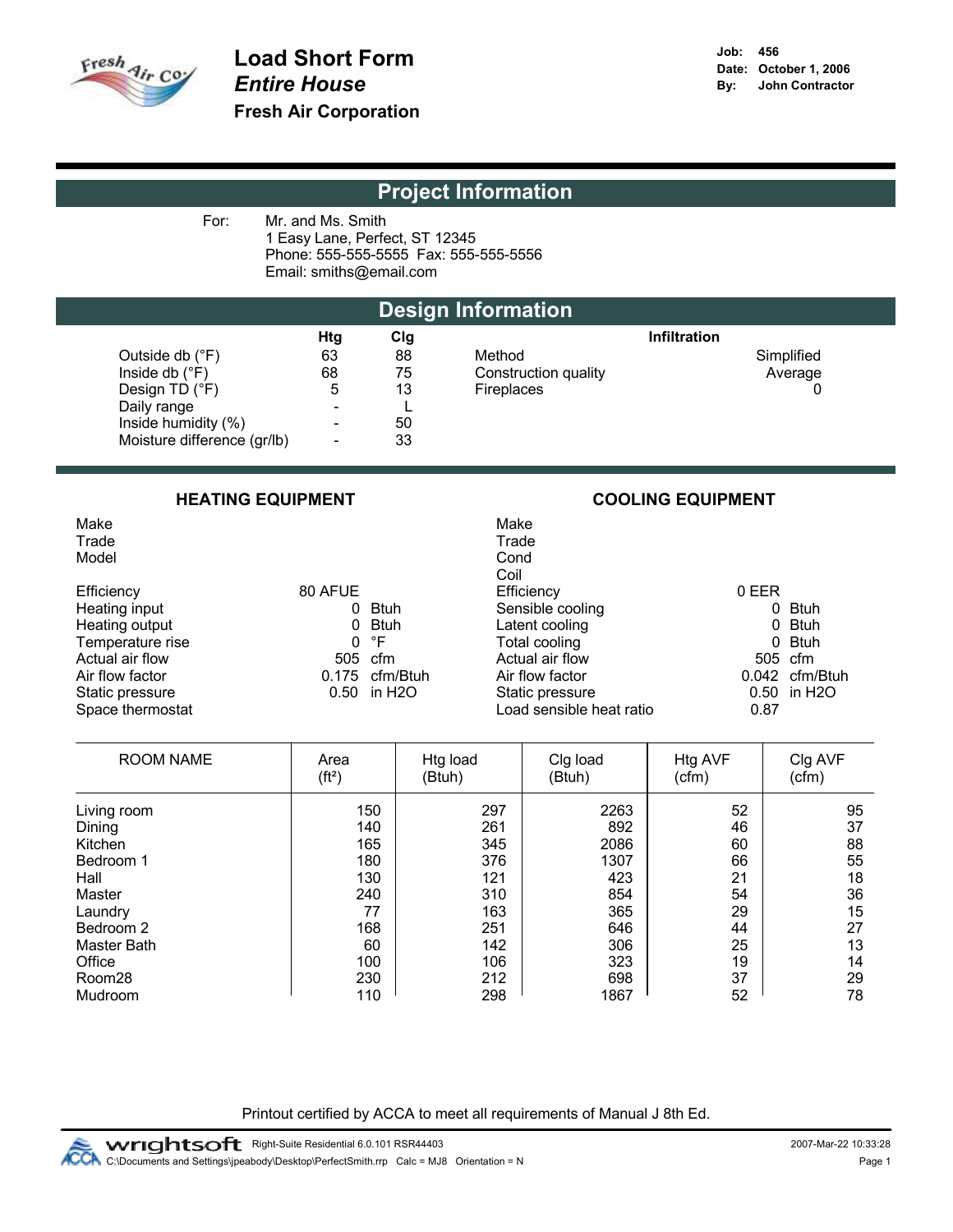| Entire House<br>Other equip loads<br>Equip. @<br><b>RSM</b><br>0.93<br>Latent cooling | 1750 | 2882<br>296 | 12031<br>384<br>11583<br>1874 | 505 | 505 |
|---------------------------------------------------------------------------------------|------|-------------|-------------------------------|-----|-----|
| <b>TOTALS</b>                                                                         | 1750 | 3178        | 13457                         | 505 | 505 |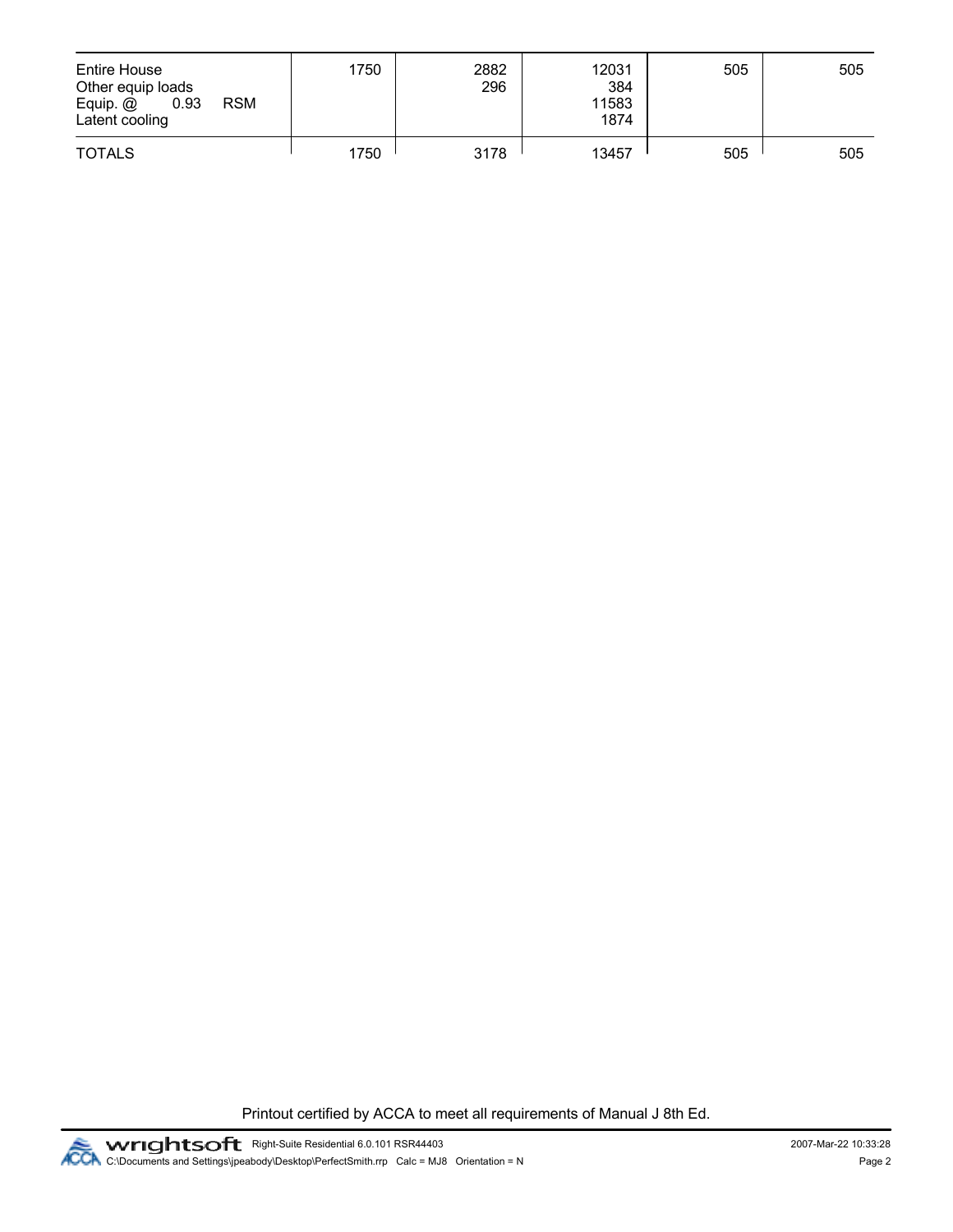

For: Mr. and Ms. Smith

1 Easy Lane, Perfect, ST 12345 Phone: 555-555-5555 Fax: 555-555-5556 Email: smiths@email.com

# Design Conditions

| Location:<br>Honolulu, HI, US<br>Elevation:<br>16 ft<br>$21^{\circ}$ N<br>Latitude:      |                                                                    |                       | Indoor:<br>Indoor temperature (°F)<br>Design $TD$ ( ${}^{\circ}F$ )<br>Relative humidity (%) | <b>Heating</b><br>68<br>50 | Cooling<br>75<br>13<br>50 |
|------------------------------------------------------------------------------------------|--------------------------------------------------------------------|-----------------------|----------------------------------------------------------------------------------------------|----------------------------|---------------------------|
| Outdoor:                                                                                 | <b>Heating</b>                                                     | Cooling               | Moisture difference (gr/lb)                                                                  | $-18.0$                    | 32.5                      |
| Dry bulb $(^{\circ}F)$<br>Daily range (°F)<br>Wet bulb $(\degree F)$<br>Wind speed (mph) | 63<br>$\overline{\phantom{a}}$<br>$\overline{\phantom{0}}$<br>15.0 | 88<br>12<br>73<br>7.5 | Infiltration:<br>Method<br>Construction quality<br>Fireplaces                                | Simplified<br>Average      |                           |

# **Heating**

| Component                                                                                                                                          | Btuh/ft <sup>2</sup>                   | <b>Btuh</b>                                                         | % of load                                                                         |
|----------------------------------------------------------------------------------------------------------------------------------------------------|----------------------------------------|---------------------------------------------------------------------|-----------------------------------------------------------------------------------|
| Walls<br>Glazing<br>Doors<br>Ceilings<br><b>Floors</b><br>Infiltration<br>Ducts<br>Piping<br>Humidification<br>Ventilation<br>Adjustments<br>Total | 0.4<br>2.8<br>1.9<br>0.2<br>0.0<br>0.3 | 664<br>388<br>109<br>140<br>24<br>366<br>1191<br>152<br>144<br>3178 | 20.9<br>12.2<br>3.4<br>4.4<br>0.8<br>11.5<br>37.5<br>4.8<br>$0.0$<br>4.5<br>100.0 |



# Cooling

| Component                                                                               | Btuh/ft <sup>2</sup>                     | <b>Btuh</b>                                       | % of load                                                |
|-----------------------------------------------------------------------------------------|------------------------------------------|---------------------------------------------------|----------------------------------------------------------|
| Walls<br>Glazing<br>Doors<br>Ceilings<br>Floors<br>Infiltration<br>Ducts<br>Ventilation | 0.8<br>35.0<br>11.2<br>1.7<br>0.0<br>0.4 | 1409<br>4758<br>627<br>1462<br>512<br>3263<br>384 | 11.3<br>38.3<br>5.0<br>11.8<br>0.0<br>4.1<br>26.3<br>3.1 |
| Internal gains<br><b>Blower</b>                                                         |                                          |                                                   | 0.0<br>0.0                                               |
| Adjustments<br>Total                                                                    |                                          | 12414                                             | 100.0                                                    |



Overall U-value = 0.065 Btuh/ft²-°F

Data entries checked.

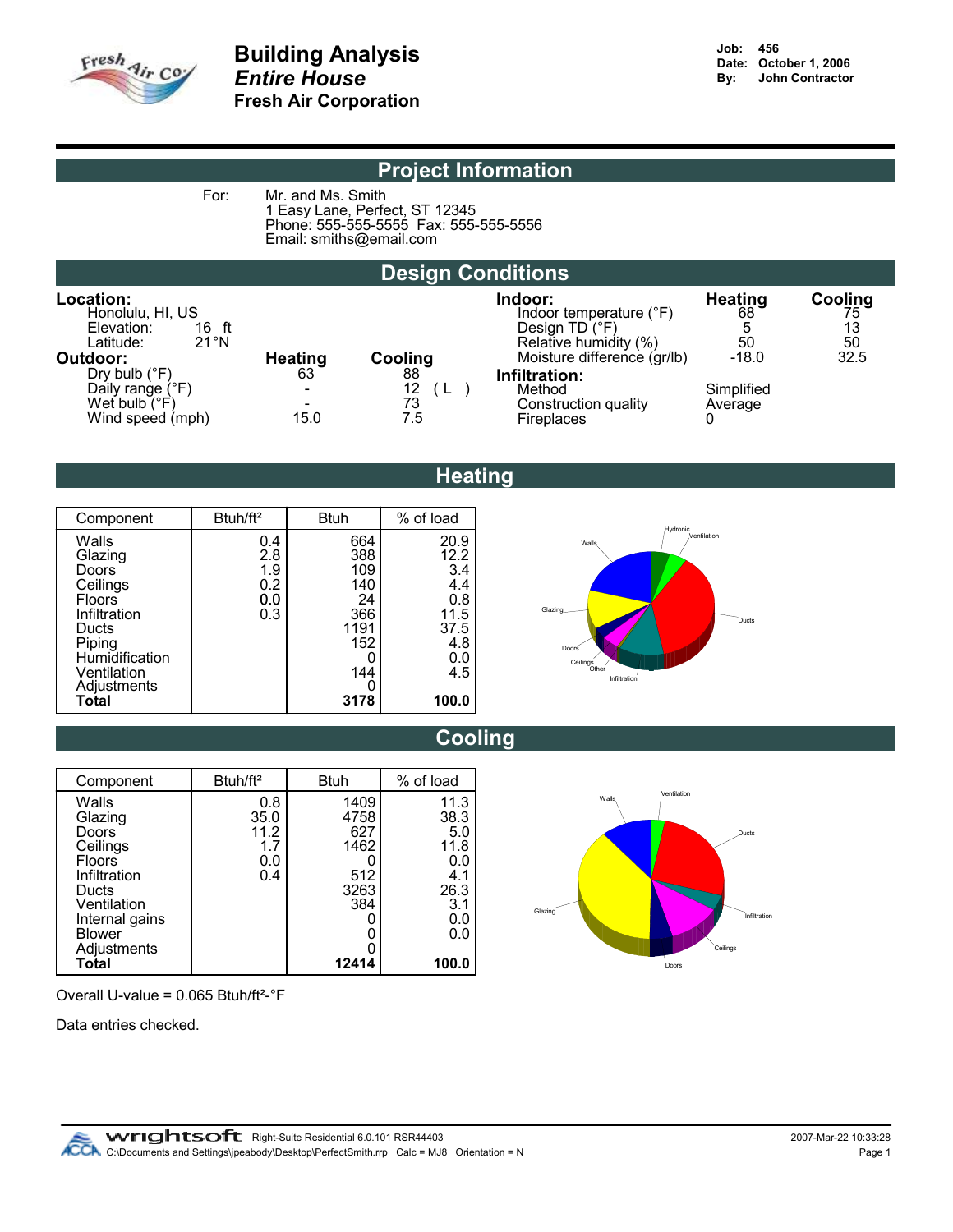

For: Mr. and Ms. Smith 1 Easy Lane, Perfect, ST 12345 Phone: 555-555-5555 Fax: 555-555-5556 Email: smiths@email.com

# Design Conditions

Location: Indoor: Heating Cooling Anton: The Honolulu, HI, US<br>
Honolulu, HI, US<br>
Elevation: 16 ft The Contract of The Changes of The Contract OF The Contract of The Contract of The Contract O Dry bulb  $(^{\circ}F)$  63<br>Daily range  $(^{\circ}F)$  63 Daily range (°F)  $W$ et bulb (°F)  $\overline{P}$ <br>
Wind speed (mph)  $\overline{P}$  15.0 Wind speed (mph)

| Honolulu, HI, US            |                |         | Indoor temperature (°F)     | 68         | 75   |
|-----------------------------|----------------|---------|-----------------------------|------------|------|
| Elevation:<br>16 ft         |                |         | Design TD $(^{\circ}F)$     | 5          | 13   |
| $21^{\circ}$ N<br>Latitude: |                |         | Relative humidity (%)       | 50         | 50   |
| Outdoor:                    | <b>Heating</b> | Cooling | Moisture difference (gr/lb) | $-18.0$    | 32.5 |
| Dry bulb $(^{\circ}F)$      | 63             | 88      | Infiltration:               |            |      |
| Daily range (°F)            |                | 12      | Method                      | Simplified |      |
| Wet bulb $(^{\circ}F)$      | -              | 73      | Construction quality        | Average    |      |
| Wind speed (mph)            | 15.0           | 7.5     | Fireplaces                  |            |      |
|                             |                |         |                             |            |      |

| <b>Construction descriptions</b>                                                            | Or  | Area<br>$ft^2$ | U-value<br>Btuh/ft <sup>2_o</sup> F | Insul R<br>ft <sup>2</sup> -°F/Btuh | Htg HTM<br>Btuh/ft <sup>2</sup> | Loss<br><b>Btuh</b> | Clg HTM<br>Btuh/ft <sup>2</sup> | Gain<br><b>Btuh</b> |
|---------------------------------------------------------------------------------------------|-----|----------------|-------------------------------------|-------------------------------------|---------------------------------|---------------------|---------------------------------|---------------------|
| <b>Walls</b>                                                                                |     |                |                                     |                                     |                                 |                     |                                 |                     |
| 15B-10sfc-2: Basement - 8" concrete, no framing or interior finish,                         | n   | 492            | 0.061                               | 10.0                                | 0.38                            | 189                 | 0.81                            | 397                 |
| R-10 foam bd to floor, 2'                                                                   | е   | 368            | 0.061                               | 10.0                                | 0.39                            | 142                 | 0.82                            | 303                 |
|                                                                                             | s   | 484            | 0.061                               | 10.0                                | 0.38                            | 185                 | 0.80                            | 388                 |
|                                                                                             | W   | 384            | 0.061                               | 10.0                                | 0.39                            | 148                 | 0.83                            | 321                 |
|                                                                                             | all | 1728           | 0.061                               | 10.0                                | 0.38                            | 664                 | 0.82                            | 1409                |
| <b>Partitions</b><br>(none)                                                                 |     |                |                                     |                                     |                                 |                     |                                 |                     |
| <b>Windows</b>                                                                              |     |                |                                     |                                     |                                 |                     |                                 |                     |
| 1D-c2ow: Operable, clear glass, wood frame, 2 pane                                          | n   | 40             | 0.570                               | 0.0                                 | 2.85                            | 114                 | 19.3                            | 773                 |
|                                                                                             | е   | 32             | 0.570                               | 0.0                                 | 2.85                            | 91                  | 61.4                            | 1965                |
|                                                                                             | s   | 48             | 0.570                               | 0.0                                 | 2.85                            | 137                 | 21.6                            | 1039                |
|                                                                                             | W   | 16             | 0.570                               | 0.0                                 | 2.85                            | 46                  | 61.4                            | 982                 |
|                                                                                             | all | 136            | 0.570                               | 0.0                                 | 2.85                            | 388                 | 35.0                            | 4758                |
| <b>Doors</b>                                                                                |     |                |                                     |                                     |                                 |                     |                                 |                     |
| 11D0: Wood door, solid core, no storm                                                       | n   | 28             | 0.390                               | 0.0                                 | 1.95                            | 55                  | 11.2                            | 313                 |
|                                                                                             | s   | 28             | 0.390                               | 0.0                                 | 1.95                            | 55                  | 11.2                            | 313                 |
|                                                                                             | all | 56             | 0.390                               | 0.0                                 | 1.95                            | 109                 | 11.2                            | 627                 |
| <b>Ceilings</b>                                                                             |     |                |                                     |                                     |                                 |                     |                                 |                     |
| 16B-30ad: Ceiling under vented attic, no radiant barrier, dark shingles,<br>R-30 insulation |     | 875            | 0.032                               | 30.0                                | 0.16                            | 140                 | 1.67                            | 1462                |
| <b>Floors</b>                                                                               |     |                |                                     |                                     |                                 |                     |                                 |                     |
| 41B0: Radiant panel over basement, 3/4" ply subflr, Omega heat xfer<br>plates               |     | 555            | 0.000                               | 0.0                                 | 0.00                            | 0                   | 0.00                            | 0                   |
| 21B-28t: Tile covered basement floor, R-3 or higher insul, 28' wide                         |     | 320            | 0.015                               | 3.0                                 | 0.07                            | 24                  | 0.00                            | 0                   |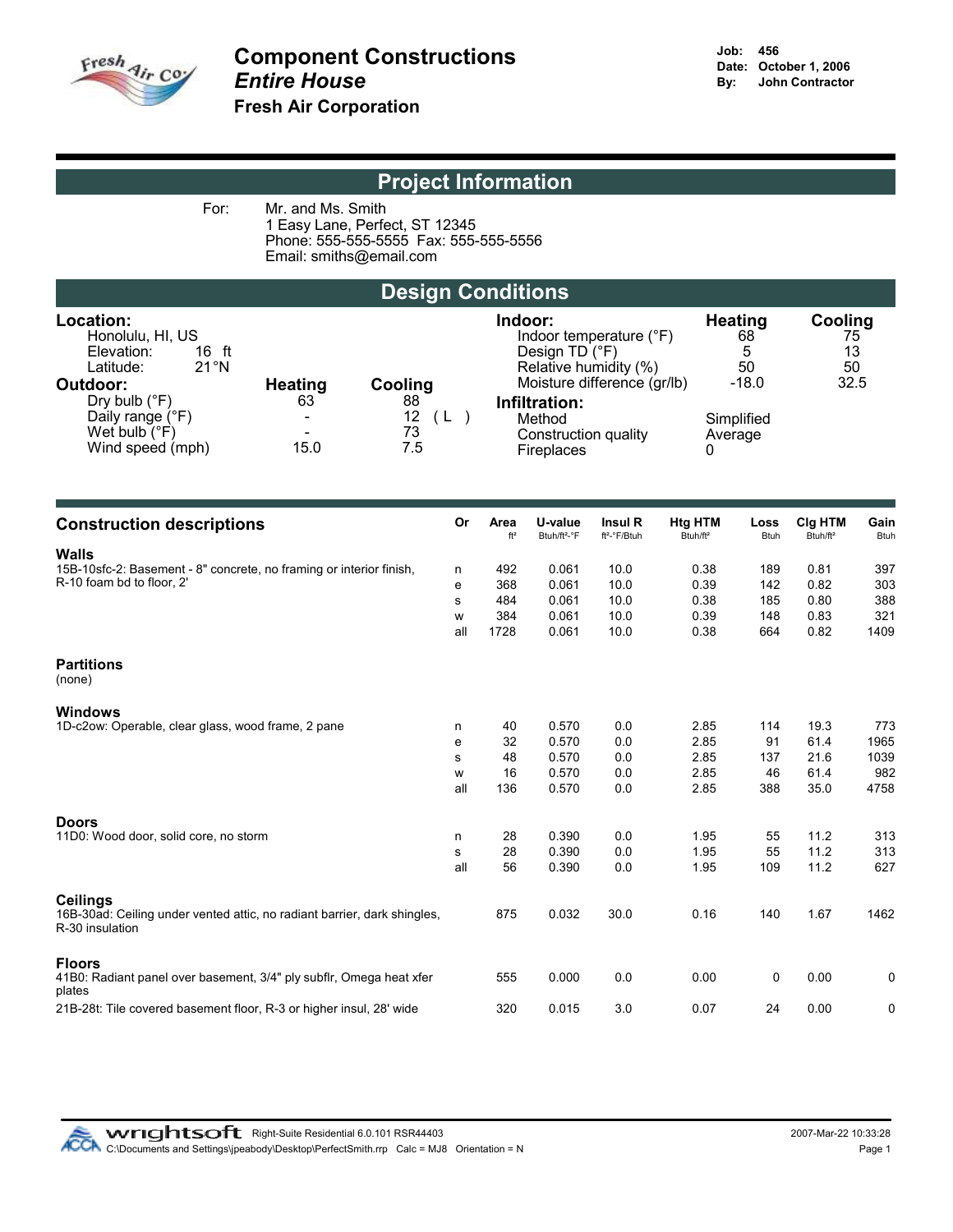

For: Mr. and Ms. Smith 1 Easy Lane, Perfect, ST 12345 Phone: 555-555-5555 Fax: 555-555-5556 Email: smiths@email.com Notes: Location known for high winds.

# Design Information

Weather: Honolulu, HI, US

| Outside db<br>Inside db | 63 °F<br>68 °F<br>5 °F |
|-------------------------|------------------------|
| Design TD               |                        |

| Structure             | 1691      | <b>Btuh</b> | Structure               | 8767 |
|-----------------------|-----------|-------------|-------------------------|------|
| Ducts                 | 1191      | <b>Btuh</b> | Ducts                   | 3263 |
| Central vent (26 cfm) | 144       | <b>Btuh</b> | Central vent (26 cfm)   | 384  |
| <b>Humidification</b> |           | <b>Btuh</b> | <b>Blower</b>           | 0    |
| Piping                | 152.      | <b>Btuh</b> |                         |      |
| Equipment load        | 3178 Btuh |             | Use manufacturer's data | n    |
|                       |           |             | Dotalowing multiplier   | റ റാ |

### **Infiltration**

| Method<br>Construction quality | Simplified<br>Average |                    | <b>Latent Cooling Equipment Load Sizing</b> |                  |
|--------------------------------|-----------------------|--------------------|---------------------------------------------|------------------|
| <b>Fireplaces</b>              |                       | Structure<br>Ducts | 521                                         | 773 Btuh<br>Btuh |

|                    | Heatinɑ | Cooling | Central vent (26 cfm)           | 580       | -Btuh       |
|--------------------|---------|---------|---------------------------------|-----------|-------------|
| Area $(ft^2)$      | 1750    | 1750    | Equipment latent load           | 1874 Btuh |             |
| Volume $(ft^3)$    | 10500   | 10500   |                                 |           |             |
| Air changes/hour   | 0.38    | 0.20    | Equipment total load            | 13457     | <b>Btuh</b> |
| Equiv. $AVF$ (cfm) | 67      | 35      | Req. total capacity at 0.70 SHR |           | $1.4$ ton   |

|                  |                            | ווטע                     |                  |
|------------------|----------------------------|--------------------------|------------------|
| Efficiency       | 80 AFUE                    | Efficiency               | 0 EEI            |
| Heating input    | 0 Btuh                     | Sensible cooling         | Btu              |
| Heating output   | 0 Btuh                     | Latent cooling           | Btu              |
| Temperature rise | 0 °F                       | Total cooling            | Btu              |
| Actual air flow  | 505 cfm                    | Actual air flow          | 505 cfm          |
| Air flow factor  | 0.175 cfm/Btuh             | Air flow factor          | $0.042$ cfm      |
| Static pressure  | $0.50$ in H <sub>2</sub> O | Static pressure          | 0.50 in $\vdash$ |
| Space thermostat |                            | Load sensible heat ratio | 0.87             |
|                  |                            |                          |                  |

## Winter Design Conditions **Summer Design Conditions**

| Outside db<br>Inside db<br>Design TD | °F<br>63<br>°F<br>68<br>5 °F | Outside db<br>Inside db<br>Design TD<br>Daily range<br>Relative humidity<br>Moisture difference | 88<br>75 °F<br>13 $\degree$ F<br>50<br>33 | $^{\circ}$ F<br>%<br>gr/lb |
|--------------------------------------|------------------------------|-------------------------------------------------------------------------------------------------|-------------------------------------------|----------------------------|
|--------------------------------------|------------------------------|-------------------------------------------------------------------------------------------------|-------------------------------------------|----------------------------|

### Heating Summary Sensible Cooling Equipment Load Sizing

| Structure<br>Ducts<br>Central vent (26 cfm)<br>Humidification<br>Piping | 1691<br>1191<br>0. | <b>Btuh</b><br><b>Btuh</b><br>144 Btuh<br><b>Btuh</b><br>152 Btuh | Structure<br>Ducts<br>Central vent (26 cfm)<br><b>Blower</b>                | 8767<br>3263<br>384 | <b>Btuh</b><br>Btuh<br>Btuh<br><b>Btuh</b> |
|-------------------------------------------------------------------------|--------------------|-------------------------------------------------------------------|-----------------------------------------------------------------------------|---------------------|--------------------------------------------|
| Equipment load<br><b>Infiltration</b>                                   | 3178 Btuh          |                                                                   | Use manufacturer's data<br>Rate/swing multiplier<br>Equipment sensible load | 0.93<br>11583       | <b>Btuh</b>                                |

|                          | Average                  | Structure<br>Ducts                                      | 773.<br>521      | <b>Btuh</b><br><b>Btuh</b> |
|--------------------------|--------------------------|---------------------------------------------------------|------------------|----------------------------|
| Heating<br>1750<br>10500 | Cooling<br>1750<br>10500 | Central vent (26 cfm)<br>Equipment latent load          | 580<br>1874 Btuh | <b>Btuh</b>                |
| 0.38<br>67               | 0.20<br>35               | Equipment total load<br>Req. total capacity at 0.70 SHR | 13457            | <b>Btuh</b><br>$1.4$ ton   |

## Heating Equipment Summary Cooling Equipment Summary

|                  | Make                     |                                                                          |             |
|------------------|--------------------------|--------------------------------------------------------------------------|-------------|
|                  | Trade                    |                                                                          |             |
|                  | Cond                     |                                                                          |             |
|                  | Coil                     |                                                                          |             |
| 80 AFUE          | Efficiency               |                                                                          | 0 EER       |
| <b>Btuh</b><br>0 |                          |                                                                          | 0 Btuh      |
| <b>Btuh</b><br>0 |                          |                                                                          | Btuh        |
| °F<br>0          | Total cooling            | 0                                                                        | <b>Btuh</b> |
| 505 cfm          | Actual air flow          | 505 cfm                                                                  |             |
| 0.175 cfm/Btuh   |                          |                                                                          | cfm/Btuh    |
| 0.50 in H2O      |                          |                                                                          | 0.50 in H2O |
|                  | Load sensible heat ratio | 0.87                                                                     |             |
|                  |                          | Sensible cooling<br>Latent cooling<br>Air flow factor<br>Static pressure | 0.042       |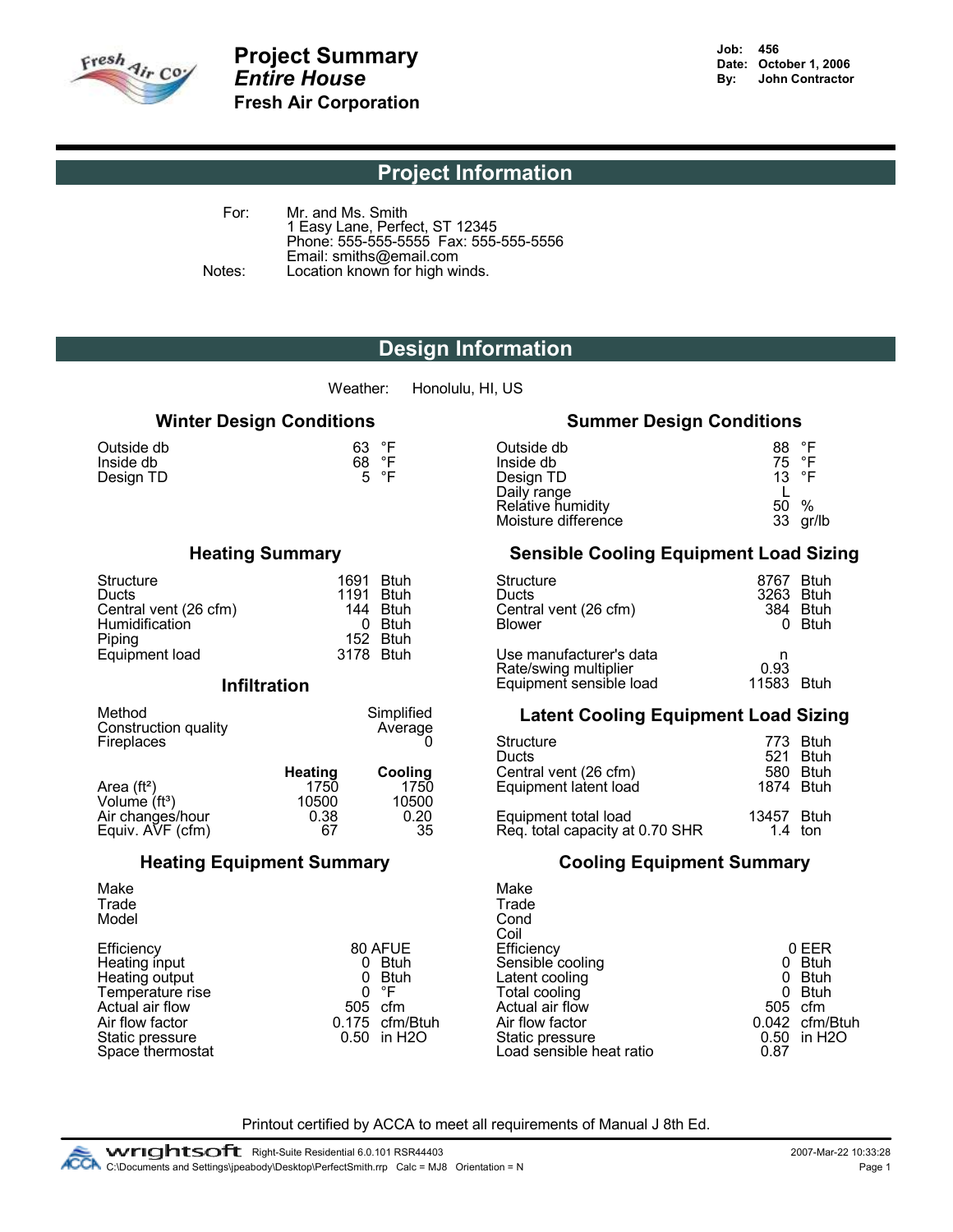

For: Mr. and Ms. Smith 1 Easy Lane, Perfect, ST 12345 Phone: 555-555-5555 Fax: 555-555-5556 Email: smiths@email.com

# Design Conditions

| Location:<br>Honolulu, HI, US<br>Elevation:<br>16 ft<br>$21^{\circ}$ N<br>Latitude: |                          |         | Indoor:<br>Indoor temperature (°F)<br>Design TD (°F)<br>Relative humidity (%) | <b>Heating</b><br>68<br>5<br>50 | Cooling<br>75<br>13<br>50 |
|-------------------------------------------------------------------------------------|--------------------------|---------|-------------------------------------------------------------------------------|---------------------------------|---------------------------|
| Outdoor:                                                                            | <b>Heating</b>           | Cooling | Moisture difference (gr/lb)                                                   | $-18.0$                         | 32.5                      |
| Dry bulb $(^{\circ}F)$                                                              | 63                       | 88      | Infiltration:                                                                 |                                 |                           |
| Daily range (°F)                                                                    | $\overline{\phantom{0}}$ | 12      |                                                                               |                                 |                           |
| Wet bulb $(^{\circ}F)$                                                              | $\overline{\phantom{0}}$ | 73      |                                                                               |                                 |                           |
| Wind speed (mph)                                                                    | 15.0                     | 7.5     |                                                                               |                                 |                           |

# Test for Adequate Exposure Diversity



Hourly Glazing Load

Maximum hourly glazing load exceeds average by 13.1%.

House has adequate exposure diversity (AED), based on AED limit of 30%.

### AED excursion: 0 Btuh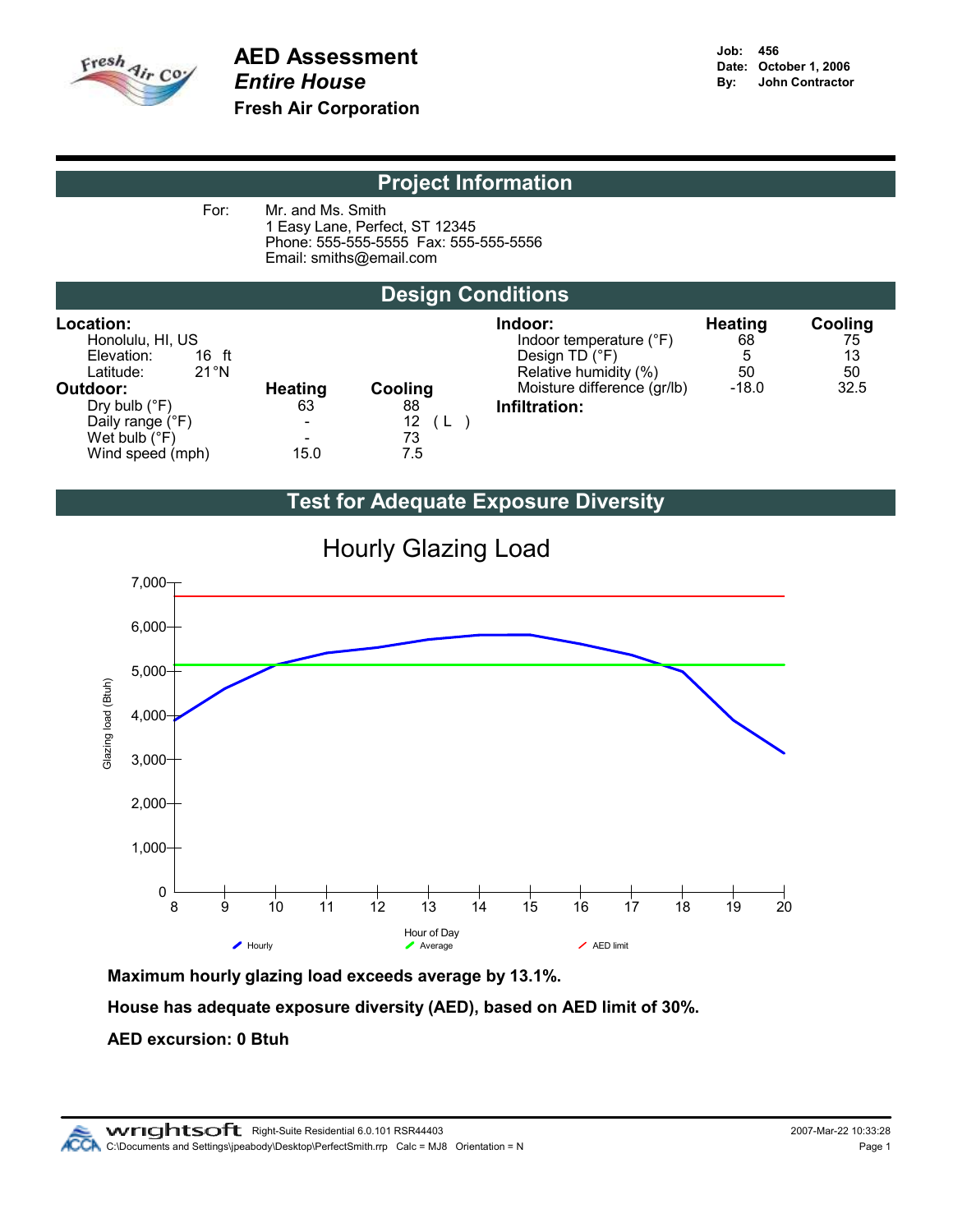

| $\mathbf{1}$<br>$\overline{2}$<br>3      | Room name<br>Exposed wall<br>Ceiling height                                                                                                                                                                              |                                                                                                                   | Entire House<br>240.0 ft<br>$8.0$ ft                                                |                                                                                                      |                                                                                                            |                                                                                   |                                                                                                                | Living room<br>$25.0$ ft<br>8.0 ft<br>heat/cool<br>10.0 x 15.0 ft                             |                                                                                                     |                                                                                                                                                                       |                                                                                                                                                     |                                                                                                                                                                    |                                                     |
|------------------------------------------|--------------------------------------------------------------------------------------------------------------------------------------------------------------------------------------------------------------------------|-------------------------------------------------------------------------------------------------------------------|-------------------------------------------------------------------------------------|------------------------------------------------------------------------------------------------------|------------------------------------------------------------------------------------------------------------|-----------------------------------------------------------------------------------|----------------------------------------------------------------------------------------------------------------|-----------------------------------------------------------------------------------------------|-----------------------------------------------------------------------------------------------------|-----------------------------------------------------------------------------------------------------------------------------------------------------------------------|-----------------------------------------------------------------------------------------------------------------------------------------------------|--------------------------------------------------------------------------------------------------------------------------------------------------------------------|-----------------------------------------------------|
| 4<br>5                                   | Room dimensions<br>Room area                                                                                                                                                                                             |                                                                                                                   |                                                                                     |                                                                                                      |                                                                                                            | 1750.0 ft <sup>2</sup>                                                            |                                                                                                                |                                                                                               |                                                                                                     | 150.0 $ft^2$                                                                                                                                                          |                                                                                                                                                     |                                                                                                                                                                    |                                                     |
|                                          | Construction<br>Ty<br>number                                                                                                                                                                                             | U-value                                                                                                           | Or<br>HTM<br>(Btuh/ft <sup>2</sup> -°F)<br>(Btuh/ft <sup>2</sup> )                  |                                                                                                      |                                                                                                            | Area<br>(f t <sup>2</sup> )<br>Load<br>or perimeter (ft)<br>(Btuh)                |                                                                                                                |                                                                                               | Area $(ft2)$<br>or perimeter (ft)                                                                   |                                                                                                                                                                       | Load<br>(Btuh)                                                                                                                                      |                                                                                                                                                                    |                                                     |
|                                          |                                                                                                                                                                                                                          |                                                                                                                   |                                                                                     | Heat                                                                                                 | Cool                                                                                                       | Gross                                                                             | N/P/S                                                                                                          | Heat                                                                                          | Cool                                                                                                | Gross                                                                                                                                                                 | N/P/S                                                                                                                                               | Heat                                                                                                                                                               | Cool                                                |
| $\epsilon$<br>$\ddot{\phantom{a}}$<br>11 | 6 W<br>15B-10sfc-2<br>-G   1D-c2ow<br>11D0<br>-D I<br>15B-10sfc-2<br>w<br>-G 1D-c2ow<br>15B-10sfc-2<br>w<br>$-G$ 1D-c2ow<br>11D0<br>۰DI<br>15B-10sfc-2<br>w<br>-G 1D-c2ow<br>16B-30ad<br>с<br>F<br>41B0<br>F.<br>21B-28t | 0.083<br>0.570<br>0.390<br>0.083<br>0.570<br>0.083<br>0.570<br>0.390<br>0.083<br>0.570<br>0.032<br>0.047<br>0.015 | n<br>n<br>n<br>е<br>е<br>s<br>s<br>s<br>w<br>W<br>$\blacksquare$<br>$\frac{1}{\pi}$ | 0.31<br>2.85<br>1.95<br>0.31<br>2.85<br>0.31<br>2.85<br>1.95<br>0.31<br>2.85<br>0.16<br>0.00<br>0.07 | 1.13<br>19.32<br>11.19<br>1.13<br>61.39<br>1.13<br>21.64<br>11.19<br>1.13<br>61.39<br>1.67<br>0.00<br>0.00 | 560<br>40<br>28<br>400<br>32<br>560<br>48<br>28<br>400<br>16<br>875<br>555<br>320 | 492<br>-ol<br>28<br>368<br>$\overline{0}$<br>484<br>$\overline{0}$<br>28<br>384<br>$\Omega$<br>875<br>78<br>42 | 189<br>114<br>55<br>142<br>91<br>185<br>137<br>55<br>148<br>46<br>140<br>$\overline{0}$<br>24 | 397<br>773<br>313<br>303<br>1965<br>388<br>1039<br>313<br>321<br>982<br>1462<br>0<br>$\overline{0}$ | 80<br>8<br>$\overline{0}$<br>$\overline{0}$<br>$\overline{0}$<br>$\overline{0}$<br>$\overline{0}$<br>$\overline{0}$<br>120<br>16<br>$\overline{0}$<br>150<br>$\Omega$ | 72<br>$\overline{0}$<br>$\Omega$<br>$\Omega$<br>$\Omega$<br>$\Omega$<br>$\overline{0}$<br>$\overline{0}$<br>104<br>0l<br>$\Omega$<br>25<br>$\Omega$ | 28<br>23<br>$\pmb{0}$<br>$\overline{0}$<br>$\pmb{0}$<br>$\overline{0}$<br>$\pmb{0}$<br>$\overline{0}$<br>40<br>46<br>$\overline{0}$<br>$\pmb{0}$<br>$\overline{0}$ | $\frac{59}{155}$                                    |
| 6                                        | c) AED excursion                                                                                                                                                                                                         |                                                                                                                   |                                                                                     |                                                                                                      |                                                                                                            |                                                                                   |                                                                                                                |                                                                                               | 0                                                                                                   |                                                                                                                                                                       |                                                                                                                                                     |                                                                                                                                                                    | 317                                                 |
| 12                                       | Envelope loss/gain<br>Infiltration                                                                                                                                                                                       |                                                                                                                   |                                                                                     |                                                                                                      |                                                                                                            |                                                                                   |                                                                                                                | 1325                                                                                          | 8256                                                                                                |                                                                                                                                                                       |                                                                                                                                                     | 136<br>38                                                                                                                                                          | 1596                                                |
|                                          | a)<br>Room ventilation<br>b)                                                                                                                                                                                             |                                                                                                                   |                                                                                     |                                                                                                      |                                                                                                            |                                                                                   |                                                                                                                | 366<br>$\Omega$                                                                               | 512<br>$\pmb{0}$                                                                                    |                                                                                                                                                                       |                                                                                                                                                     | $\mathbf 0$                                                                                                                                                        | 53<br>$\mathbf{0}$                                  |
| 13                                       | Internal gains:                                                                                                                                                                                                          | Occupants @<br>Appliances @                                                                                       |                                                                                     | 230<br>1200                                                                                          |                                                                                                            | $\overline{0}$<br>$\overline{0}$                                                  |                                                                                                                |                                                                                               | 0<br>$\overline{0}$                                                                                 | $\pmb{0}$<br>$\mathbf 0$                                                                                                                                              |                                                                                                                                                     |                                                                                                                                                                    | $\pmb{0}$<br>$\mathbf{0}$                           |
|                                          | Subtotal (lines 6 to 13)                                                                                                                                                                                                 |                                                                                                                   |                                                                                     |                                                                                                      |                                                                                                            |                                                                                   |                                                                                                                | 1691                                                                                          | 8767                                                                                                |                                                                                                                                                                       |                                                                                                                                                     | 174                                                                                                                                                                | 1649                                                |
| 14<br>15                                 | Less external load<br>Less transfer<br>Redistribution<br>Subtotal<br>Duct loads                                                                                                                                          |                                                                                                                   |                                                                                     |                                                                                                      |                                                                                                            | 70%                                                                               | 37%                                                                                                            | $\overline{0}$<br>0<br>$\Omega$<br>1691<br>1191                                               | 0<br>$\pmb{0}$<br>$\mathbf 0$<br>8767<br>3263                                                       | 70%                                                                                                                                                                   | 37%                                                                                                                                                 | $\pmb{0}$<br>$\pmb{0}$<br>$\mathbf 0$<br>174<br>123                                                                                                                | $\overline{0}$<br>$_{\rm 0}^{\rm 0}$<br>1649<br>614 |
|                                          | Total room load<br>Air required (cfm)                                                                                                                                                                                    |                                                                                                                   |                                                                                     |                                                                                                      |                                                                                                            |                                                                                   |                                                                                                                | 2882<br>505                                                                                   | 12031<br>505                                                                                        |                                                                                                                                                                       |                                                                                                                                                     | 297<br>52                                                                                                                                                          | $\begin{bmatrix} 2263 \\ 95 \end{bmatrix}$          |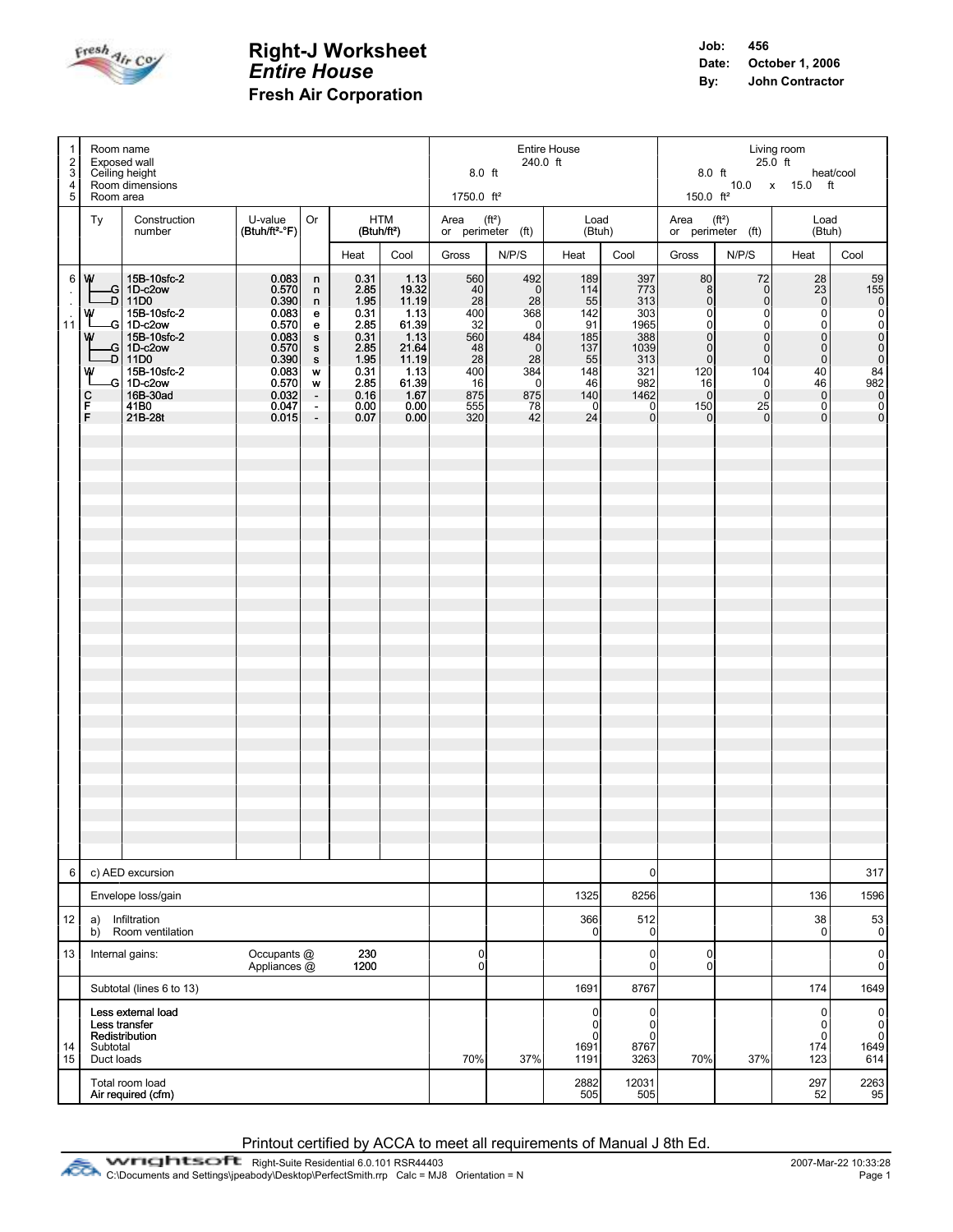

| $\mathbf{1}$                                                    | Room name<br>2<br>Exposed wall<br>3<br>Ceiling height<br>Room dimensions<br>4<br>5<br>Room area |                                                                                                                                                                          |                                                                                                                   |                                                                                                                   |                                                                                                      |                                                                                                                                           | Dining<br>14.0 ft<br>8.0 ft<br>14.0 x 10.0 ft<br>140.0 $ft^2$                                                                                                |                                                                                                                                                                                  |                                                                                                                                                                               |                                                                                                                                                                                          | Kitchen<br>26.0 ft<br>8.0 ft heat/c<br>11.0 x 15.0 ft<br>heat/cool<br>165.0 $ft^2$                                                                          |                                                                                                                                                                  |                                                                                                                                                                                                 |                                                                                                     |
|-----------------------------------------------------------------|-------------------------------------------------------------------------------------------------|--------------------------------------------------------------------------------------------------------------------------------------------------------------------------|-------------------------------------------------------------------------------------------------------------------|-------------------------------------------------------------------------------------------------------------------|------------------------------------------------------------------------------------------------------|-------------------------------------------------------------------------------------------------------------------------------------------|--------------------------------------------------------------------------------------------------------------------------------------------------------------|----------------------------------------------------------------------------------------------------------------------------------------------------------------------------------|-------------------------------------------------------------------------------------------------------------------------------------------------------------------------------|------------------------------------------------------------------------------------------------------------------------------------------------------------------------------------------|-------------------------------------------------------------------------------------------------------------------------------------------------------------|------------------------------------------------------------------------------------------------------------------------------------------------------------------|-------------------------------------------------------------------------------------------------------------------------------------------------------------------------------------------------|-----------------------------------------------------------------------------------------------------|
|                                                                 | Ty                                                                                              | Construction<br>number                                                                                                                                                   | U-value<br>$(Btuh/ft2-oF)$                                                                                        | Or                                                                                                                |                                                                                                      | HTM<br>(Btuh/ft <sup>2</sup> )                                                                                                            |                                                                                                                                                              | Area $(ft^2)$<br>or perimeter $(ft)$                                                                                                                                             |                                                                                                                                                                               | Load<br>(Btuh)                                                                                                                                                                           | Area $(ft^2)$                                                                                                                                               | or perimeter $(ft)$                                                                                                                                              | Load<br>(Btuh)                                                                                                                                                                                  |                                                                                                     |
|                                                                 |                                                                                                 |                                                                                                                                                                          |                                                                                                                   |                                                                                                                   | Heat                                                                                                 | Cool                                                                                                                                      | Gross                                                                                                                                                        | N/P/S                                                                                                                                                                            | <b>Heat</b>                                                                                                                                                                   | Cool                                                                                                                                                                                     | Gross                                                                                                                                                       | N/P/S                                                                                                                                                            | Heat                                                                                                                                                                                            | Cool                                                                                                |
| $\ddot{\phantom{1}}$<br>$\ddot{\phantom{a}}$<br>$\overline{11}$ | 6   W<br>w<br>w<br>w<br>с<br>F<br>F.                                                            | 15B-10sfc-2<br>-G 1D-c2ow<br>-D   11D0<br>15B-10sfc-2<br>-G 1D-c2ow<br>15B-10sfc-2<br>G 1D-c2ow<br>-D   11D0<br>15B-10sfc-2<br>-G 1D-c2ow<br>16B-30ad<br>41B0<br>21B-28t | 0.083<br>0.570<br>0.390<br>0.083<br>0.570<br>0.083<br>0.570<br>0.390<br>0.083<br>0.570<br>0.032<br>0.047<br>0.015 | n<br>n<br>n<br>e<br>e<br>$\mathbf{s}$<br>$\mathbf{s}$<br>S<br>w<br>w<br>$\mathcal{A}$<br>$\sim$<br>$\blacksquare$ | 0.31<br>2.85<br>1.95<br>0.31<br>2.85<br>0.31<br>2.85<br>1.95<br>0.31<br>2.85<br>0.16<br>0.00<br>0.07 | 1.13<br>$\begin{array}{c} 19.32 \\ 11.19 \end{array}$<br>1.13<br>61.39<br>1.13<br>21.64<br>11.19<br>1.13<br>61.39<br>1.67<br>0.00<br>0.00 | 112<br>$\begin{bmatrix} 32 \\ 0 \end{bmatrix}$<br>0l<br>0l<br>$\overline{0}$<br>0l<br>$\Omega$<br>$\Omega$<br>$\overline{0}$<br> 0 <br>$\overline{0}$<br>140 | 80<br>$\begin{matrix} 0 \\ 0 \end{matrix}$<br>$\overline{0}$<br>$\overline{0}$<br> 0 <br> 0 <br>$\overline{0}$<br>$\overline{0}$<br>$\overline{0}$<br>$\Omega$<br>$\Omega$<br>14 | 30 <sub>1</sub><br>91<br> 0 <br> 0 <br>$\overline{O}$<br> 0 <br>$\overline{0}$<br> 0 <br>$\mathbf 0$<br>$\overline{0}$<br>$\overline{0}$<br>$\overline{0}$<br>10 <sup>1</sup> | 59<br>618<br>$\overline{0}$<br>$\mathbf 0$<br>$\overline{0}$<br>$\overline{0}$<br>$\overline{0}$<br>$\mathsf{O}\xspace$<br>$\pmb{0}$<br>$\overline{0}$<br>$\mathbf{0}$<br>$\overline{0}$ | 88<br>$\overline{0}$<br>28<br>120<br>16<br> 0 <br>$\overline{0}$<br>$\overline{0}$<br>$\overline{0}$<br>$\overline{0}$<br>$\overline{0}$<br>165<br>$\Omega$ | 60<br>$\overline{0}$<br>28<br>104<br>$\overline{0}$<br> 0 <br>$\overline{0}$<br>$\Omega$<br>$\overline{0}$<br>$\overline{0}$<br>$\overline{0}$<br>26<br>$\Omega$ | 22<br>$\overline{\phantom{0}}$<br>55<br>40<br>46<br>$\begin{matrix} 0 \\ 0 \end{matrix}$<br>$\overline{0}$<br>$\pmb{0}$<br>$\overline{0}$<br>$\overline{0}$<br>$\overline{0}$<br>$\overline{0}$ | 43<br>$\begin{bmatrix} 0 \\ 313 \end{bmatrix}$<br>84<br>982<br>0<br>0<br>0<br>0<br>0<br>0<br>0<br>0 |
| 6                                                               |                                                                                                 | c) AED excursion                                                                                                                                                         |                                                                                                                   |                                                                                                                   |                                                                                                      |                                                                                                                                           |                                                                                                                                                              |                                                                                                                                                                                  |                                                                                                                                                                               | $-57$                                                                                                                                                                                    |                                                                                                                                                             |                                                                                                                                                                  |                                                                                                                                                                                                 | 43                                                                                                  |
|                                                                 |                                                                                                 | Envelope loss/gain                                                                                                                                                       |                                                                                                                   |                                                                                                                   |                                                                                                      |                                                                                                                                           |                                                                                                                                                              |                                                                                                                                                                                  | 132                                                                                                                                                                           | 620                                                                                                                                                                                      |                                                                                                                                                             |                                                                                                                                                                  | 163                                                                                                                                                                                             | 1465                                                                                                |
| 12                                                              | a)<br>b)                                                                                        | Infiltration<br>Room ventilation                                                                                                                                         |                                                                                                                   |                                                                                                                   |                                                                                                      |                                                                                                                                           |                                                                                                                                                              |                                                                                                                                                                                  | 21<br>$\overline{0}$                                                                                                                                                          | 30<br>0                                                                                                                                                                                  |                                                                                                                                                             |                                                                                                                                                                  | 40<br>0                                                                                                                                                                                         | 55<br>0                                                                                             |
| 13                                                              |                                                                                                 | Internal gains:                                                                                                                                                          | Occupants @<br>Appliances @                                                                                       |                                                                                                                   | 230<br>1200                                                                                          |                                                                                                                                           | $\overline{0}$<br>$\overline{0}$                                                                                                                             |                                                                                                                                                                                  |                                                                                                                                                                               | $\pmb{0}$<br>$\pmb{0}$                                                                                                                                                                   | $\pmb{0}$<br>$\mathbf 0$                                                                                                                                    |                                                                                                                                                                  |                                                                                                                                                                                                 | $\pmb{0}$<br>$\mathbf{0}$                                                                           |
|                                                                 |                                                                                                 | Subtotal (lines 6 to 13)                                                                                                                                                 |                                                                                                                   |                                                                                                                   |                                                                                                      |                                                                                                                                           |                                                                                                                                                              |                                                                                                                                                                                  | 153                                                                                                                                                                           | 650                                                                                                                                                                                      |                                                                                                                                                             |                                                                                                                                                                  | 202                                                                                                                                                                                             | 1520                                                                                                |
| 14<br>15                                                        | Subtotal<br>Duct loads                                                                          | Less external load<br>Less transfer<br>Redistribution                                                                                                                    |                                                                                                                   |                                                                                                                   |                                                                                                      |                                                                                                                                           | 70%                                                                                                                                                          | 37%                                                                                                                                                                              | $\overline{0}$<br>0<br>$\mathbf 0$<br>153<br>108                                                                                                                              | $\pmb{0}$<br>0<br>$\mathbf 0$<br>650<br>242                                                                                                                                              | 70%                                                                                                                                                         | 37%                                                                                                                                                              | $\pmb{0}$<br>0<br>$\pmb{0}$<br>202<br>142                                                                                                                                                       | $\pmb{0}$<br>0<br>$\ddot{\mathbf{0}}$<br>1520<br>566                                                |
|                                                                 |                                                                                                 | Total room load<br>Air required (cfm)                                                                                                                                    |                                                                                                                   |                                                                                                                   |                                                                                                      |                                                                                                                                           |                                                                                                                                                              |                                                                                                                                                                                  | 261<br>46                                                                                                                                                                     | 892<br>37                                                                                                                                                                                |                                                                                                                                                             |                                                                                                                                                                  | 345<br>60                                                                                                                                                                                       | $\begin{array}{c} 2086 \\ 88 \end{array}$                                                           |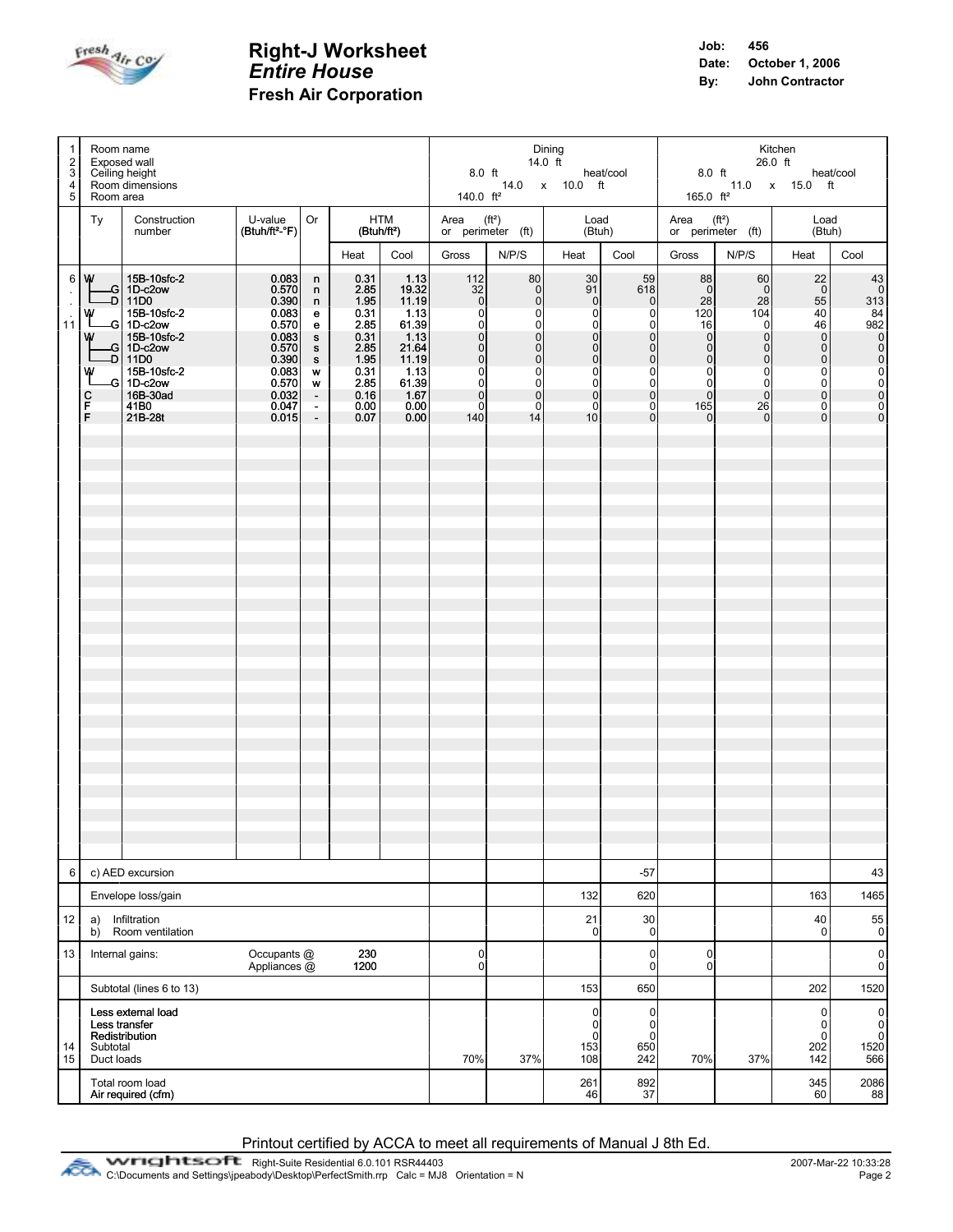

| $\overline{1}$<br>$\overline{2}$<br>3 |                                                                     | Room name<br>Exposed wall<br>Ceiling height                                                                                                                                |                                                                                                                   | Bedroom 1<br>28.0 ft<br>8.0 ft<br>18.0 x 10.0 ft                            |                                                                                                      |                                                                                                            |                                                                                                                                                                                                       | Hall<br>$6.0$ ft<br>8.0 ft<br>heat/cool<br>1.0 x 130.0 ft                                           |                                                                                                                                                     |                                                                                                                                                                      |                                                                                                                                                              |                                                                                                                                                               |                                                                                                                                                                                                                 |                                                                                        |
|---------------------------------------|---------------------------------------------------------------------|----------------------------------------------------------------------------------------------------------------------------------------------------------------------------|-------------------------------------------------------------------------------------------------------------------|-----------------------------------------------------------------------------|------------------------------------------------------------------------------------------------------|------------------------------------------------------------------------------------------------------------|-------------------------------------------------------------------------------------------------------------------------------------------------------------------------------------------------------|-----------------------------------------------------------------------------------------------------|-----------------------------------------------------------------------------------------------------------------------------------------------------|----------------------------------------------------------------------------------------------------------------------------------------------------------------------|--------------------------------------------------------------------------------------------------------------------------------------------------------------|---------------------------------------------------------------------------------------------------------------------------------------------------------------|-----------------------------------------------------------------------------------------------------------------------------------------------------------------------------------------------------------------|----------------------------------------------------------------------------------------|
| 4<br>5                                | Room area                                                           | Room dimensions                                                                                                                                                            |                                                                                                                   |                                                                             |                                                                                                      |                                                                                                            | 180.0 $ft^2$                                                                                                                                                                                          |                                                                                                     |                                                                                                                                                     |                                                                                                                                                                      | 130.0 $ft^2$                                                                                                                                                 |                                                                                                                                                               |                                                                                                                                                                                                                 |                                                                                        |
|                                       | Ty                                                                  | Construction<br>number                                                                                                                                                     | U-value   Or<br>$(Btuh/ft2-oF)$                                                                                   |                                                                             | HTM<br>(Btuh/ft <sup>2</sup> )                                                                       |                                                                                                            | Area $(ft^2)$                                                                                                                                                                                         | or perimeter (ft)                                                                                   | Load<br>(Btuh)                                                                                                                                      |                                                                                                                                                                      | Area $(ft^2)$                                                                                                                                                | or perimeter $(ft)$                                                                                                                                           | Load<br>(Btuh)                                                                                                                                                                                                  |                                                                                        |
|                                       |                                                                     |                                                                                                                                                                            |                                                                                                                   |                                                                             | Heat                                                                                                 | Cool                                                                                                       | Gross                                                                                                                                                                                                 | N/P/S                                                                                               | Heat                                                                                                                                                | Cool                                                                                                                                                                 | Gross                                                                                                                                                        | N/P/S                                                                                                                                                         | Heat                                                                                                                                                                                                            | Cool                                                                                   |
| 6 <br>$\mathcal{L}$<br>11             | w<br>w<br>w<br>с<br>F<br>F                                          | 15B-10sfc-2<br>-G  1D-c2ow<br>-D 11D0<br>15B-10sfc-2<br>$-G$ 1D-c2ow<br>15B-10sfc-2<br>$-G$ 1D-c2ow<br>-D 11D0<br>15B-10sfc-2<br>-G 1D-c2ow<br>16B-30ad<br>41B0<br>21B-28t | 0.083<br>0.570<br>0.390<br>0.083<br>0.570<br>0.083<br>0.570<br>0.390<br>0.083<br>0.570<br>0.032<br>0.047<br>0.015 | n<br>n<br>n<br>e<br>e<br>s<br>s<br>S<br>w<br>W<br>$\sim$<br>$\frac{1}{\pi}$ | 0.31<br>2.85<br>1.95<br>0.31<br>2.85<br>0.31<br>2.85<br>1.95<br>0.31<br>2.85<br>0.16<br>0.00<br>0.07 | 1.13<br>19.32<br>11.19<br>1.13<br>61.39<br>1.13<br>21.64<br>11.19<br>1.13<br>61.39<br>1.67<br>0.00<br>0.00 | $\begin{bmatrix} 0 \\ 0 \end{bmatrix}$<br>$\Omega$<br>$\overline{0}$<br>$\Omega$<br>144<br>$\begin{bmatrix} 32 \\ 0 \end{bmatrix}$<br>80<br>$\overline{0}$<br>$\overline{0}$<br>$\overline{0}$<br>180 | 0 <br> 0 <br>$\overline{0}$<br> 0 <br>0l<br>112<br> 0 <br> 0 <br>80<br> 0 <br> 0 <br>$\Omega$<br>28 | $\overline{0}$<br> 0 <br>$\overline{0}$<br> 0 <br>0<br>43<br>91<br>$\overline{0}$<br>31<br>$\overline{0}$<br>$\overline{0}$<br>$\overline{0}$<br>13 | $\pmb{0}$<br>$\mathsf{O}\xspace$<br>$\pmb{0}$<br>$\mathbf 0$<br>$\pmb{0}$<br>86<br>692<br>$\pmb{0}$<br>68<br>$\pmb{0}$<br>$\mathbf 0$<br>$\mathbf 0$<br>$\mathbf{0}$ | $\overline{0}$<br>$\overline{0}$<br>$\overline{0}$<br> 0 <br>$\overline{0}$<br>48<br>$\overline{0}$<br>28<br> 0 <br>$\overline{0}$<br> 0 <br>130<br>$\Omega$ | $\overline{0}$<br>$\overline{0}$<br>$\Omega$<br>$\Omega$<br>$\Omega$<br>20<br>$\Omega$<br>28<br>$\overline{0}$<br>$\overline{0}$<br>$\Omega$<br>6<br>$\Omega$ | $\mathsf{O}\xspace$<br> 0 <br>$\overline{0}$<br>$\overline{0}$<br>$\boldsymbol{0}$<br>$\overline{7}$<br>$\overline{0}$<br>55<br>$\begin{matrix} 0 \\ 0 \end{matrix}$<br> 0 <br>$\overline{0}$<br>$\overline{0}$ | $\begin{array}{c}\n\mathbf{a} \\ \mathbf{b} \\ \mathbf{c}\n\end{array}$<br>$rac{1}{2}$ |
| 6                                     |                                                                     | c) AED excursion                                                                                                                                                           |                                                                                                                   |                                                                             |                                                                                                      |                                                                                                            |                                                                                                                                                                                                       |                                                                                                     |                                                                                                                                                     | 47                                                                                                                                                                   |                                                                                                                                                              |                                                                                                                                                               |                                                                                                                                                                                                                 | $-27$                                                                                  |
|                                       |                                                                     | Envelope loss/gain                                                                                                                                                         |                                                                                                                   |                                                                             |                                                                                                      |                                                                                                            |                                                                                                                                                                                                       |                                                                                                     | 178                                                                                                                                                 | 893                                                                                                                                                                  |                                                                                                                                                              |                                                                                                                                                               | 62                                                                                                                                                                                                              | 295                                                                                    |
| 12                                    | a)<br>b)                                                            | Infiltration<br>Room ventilation                                                                                                                                           |                                                                                                                   |                                                                             |                                                                                                      |                                                                                                            | $\overline{0}$                                                                                                                                                                                        |                                                                                                     | 43<br>$\overline{0}$                                                                                                                                | 60<br>$\mathbf 0$                                                                                                                                                    |                                                                                                                                                              |                                                                                                                                                               | 9<br>0                                                                                                                                                                                                          | 13<br>$\pmb{0}$                                                                        |
|                                       | Occupants @<br>13<br>Internal gains:<br>230<br>Appliances @<br>1200 |                                                                                                                                                                            |                                                                                                                   |                                                                             |                                                                                                      |                                                                                                            |                                                                                                                                                                                                       | $\overline{0}$                                                                                      |                                                                                                                                                     | 0<br>0                                                                                                                                                               | $\mathbf 0$<br>$\pmb{0}$                                                                                                                                     |                                                                                                                                                               |                                                                                                                                                                                                                 | $\pmb{0}$<br>$\mathbf{0}$                                                              |
|                                       |                                                                     | Subtotal (lines 6 to 13)                                                                                                                                                   |                                                                                                                   |                                                                             |                                                                                                      |                                                                                                            |                                                                                                                                                                                                       |                                                                                                     | 221                                                                                                                                                 | 953                                                                                                                                                                  |                                                                                                                                                              |                                                                                                                                                               | 71                                                                                                                                                                                                              | 308                                                                                    |
| 14<br>15                              | Subtotal<br>Duct loads                                              | Less external load<br>Less transfer<br>Redistribution                                                                                                                      |                                                                                                                   |                                                                             |                                                                                                      |                                                                                                            | 70%                                                                                                                                                                                                   | 37%                                                                                                 | $\overline{0}$<br>$\overline{0}$<br>$\overline{0}$<br>221<br>156                                                                                    | 0<br>0<br>$\mathbf 0$<br>953<br>355                                                                                                                                  | 70%                                                                                                                                                          | 37%                                                                                                                                                           | $\pmb{0}$<br>$\pmb{0}$<br>$\mathbf 0$<br>71<br>50                                                                                                                                                               | $\overline{0}$<br>$_{\rm 0}^{\rm 0}$<br>308<br>115                                     |
|                                       |                                                                     | Total room load<br>Air required (cfm)                                                                                                                                      |                                                                                                                   |                                                                             |                                                                                                      |                                                                                                            |                                                                                                                                                                                                       |                                                                                                     | 376<br>66                                                                                                                                           | 1307<br>55                                                                                                                                                           |                                                                                                                                                              |                                                                                                                                                               | 121<br>21                                                                                                                                                                                                       | $\begin{array}{c} 423 \\ 18 \end{array}$                                               |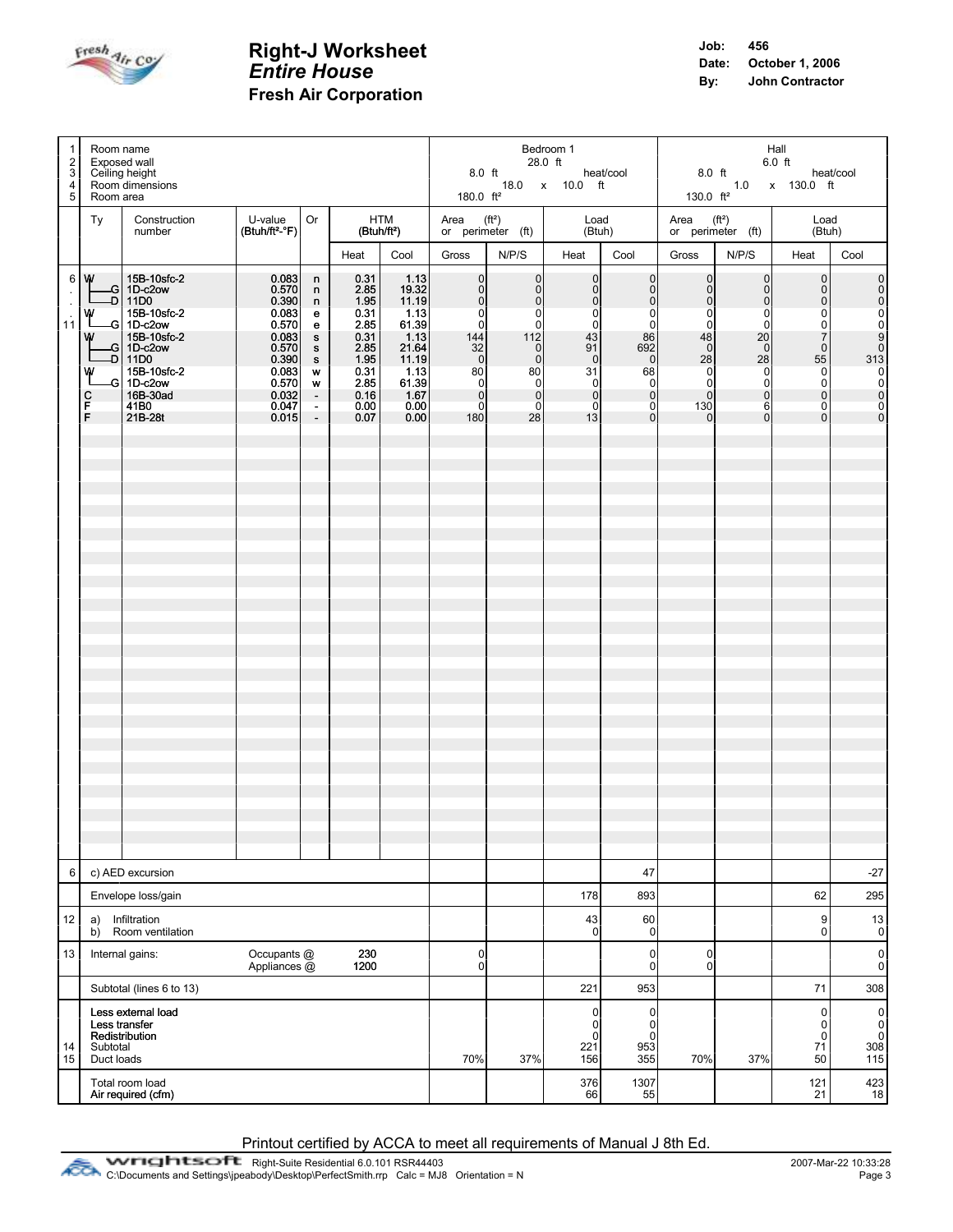

| $\overline{1}$<br>$\overline{2}$<br>3<br>$\begin{array}{c} 4 \\ 5 \end{array}$ |                                                                                 | Room name<br>Exposed wall<br>Ceiling height<br>Room dimensions                                                                                                                      |                                                                                                                       |                                                                                                               | Master<br>31.0 ft<br>8.0 ft heat/cool<br>16.0 x 15.0 ft<br>240.0 ft <sup>2</sup>                     |                                                                                                            |                                                                                                                                  |                                                                                                                 |                                                                                                                                                                              | Laundry<br>18.0 ft<br>$8.0$ ft $\qquad \qquad$ heat/cool<br>7.0 x 11.0 ft<br>77.0 ft <sup>2</sup>                                                                                     |                                                                                                                                                                      |                                                                                                                                                                      |                                                                                                                                                                       |                                                                                                                                         |
|--------------------------------------------------------------------------------|---------------------------------------------------------------------------------|-------------------------------------------------------------------------------------------------------------------------------------------------------------------------------------|-----------------------------------------------------------------------------------------------------------------------|---------------------------------------------------------------------------------------------------------------|------------------------------------------------------------------------------------------------------|------------------------------------------------------------------------------------------------------------|----------------------------------------------------------------------------------------------------------------------------------|-----------------------------------------------------------------------------------------------------------------|------------------------------------------------------------------------------------------------------------------------------------------------------------------------------|---------------------------------------------------------------------------------------------------------------------------------------------------------------------------------------|----------------------------------------------------------------------------------------------------------------------------------------------------------------------|----------------------------------------------------------------------------------------------------------------------------------------------------------------------|-----------------------------------------------------------------------------------------------------------------------------------------------------------------------|-----------------------------------------------------------------------------------------------------------------------------------------|
|                                                                                | Room area<br>Ty                                                                 | Construction                                                                                                                                                                        | U-value                                                                                                               | Or                                                                                                            |                                                                                                      | HTM                                                                                                        | Area $(ft^2)$                                                                                                                    |                                                                                                                 |                                                                                                                                                                              | Load                                                                                                                                                                                  | Area $(ft^2)$                                                                                                                                                        |                                                                                                                                                                      | Load                                                                                                                                                                  |                                                                                                                                         |
|                                                                                |                                                                                 | number                                                                                                                                                                              | (Btuh/ft <sup>2</sup> -°F)                                                                                            |                                                                                                               |                                                                                                      | (Btuh/ft <sup>2</sup> )                                                                                    |                                                                                                                                  | or perimeter $(ft)$                                                                                             |                                                                                                                                                                              | (Btuh)                                                                                                                                                                                |                                                                                                                                                                      | or perimeter (ft)                                                                                                                                                    | (Btuh)                                                                                                                                                                |                                                                                                                                         |
|                                                                                |                                                                                 |                                                                                                                                                                                     |                                                                                                                       |                                                                                                               | Heat                                                                                                 | Cool                                                                                                       | Gross                                                                                                                            | N/P/S                                                                                                           | Heat                                                                                                                                                                         | Cool                                                                                                                                                                                  | Gross                                                                                                                                                                | N/P/S                                                                                                                                                                | Heat                                                                                                                                                                  | Cool                                                                                                                                    |
| $\ddot{\phantom{a}}$<br>$\sim$<br>$\overline{\mathbf{1}}$                      | 6 W<br>w<br>w<br>w<br>с<br>F.<br>F                                              | 15B-10sfc-2<br>-G 1D-c2ow<br>-D 11D0<br>15B-10sfc-2<br>-G 1D-c2ow<br>15B-10sfc-2<br>$-G$ 1D-c2ow<br>$\overline{D}$ 11D0<br>15B-10sfc-2<br>-G 1D-c2ow<br>16B-30ad<br>41B0<br>21B-28t | 0.083<br>0.570<br>0.390<br>0.083<br>0.570<br>0.083<br>0.570<br>0.390<br>$0.083$<br>$0.570$<br>0.032<br>0.047<br>0.015 | n<br>n.<br>n.<br>e<br>e<br>s<br>s<br>s<br>W<br>$\boldsymbol{\mathsf{w}}$<br>$\blacksquare$<br>$\frac{1}{\pi}$ | 0.31<br>2.85<br>1.95<br>0.31<br>2.85<br>0.31<br>2.85<br>1.95<br>0.31<br>2.85<br>0.16<br>0.00<br>0.07 | 1.13<br>19.32<br>11.19<br>1.13<br>61.39<br>1.13<br>21.64<br>11.19<br>1.13<br>61.39<br>1.67<br>0.00<br>0.00 | 128<br> 0 <br>$\Omega$<br>$\Omega$<br> 0 <br>$\Omega$<br>$\overline{0}$<br> 0 <br>120<br>0l<br>240<br>$\overline{0}$<br>$\Omega$ | 128<br> 0 <br> 0 <br>οl<br>$\circ$<br>$\Omega$<br> 0 <br>$\overline{0}$<br>120<br>-01<br>240<br>-01<br>$\Omega$ | 50<br>$\overline{0}$<br> 0 <br>$\overline{0}$<br>$\overline{0}$<br>$\overline{0}$<br>$\overline{0}$<br> 0 <br>46<br>$\overline{0}$<br>38<br>$\overline{0}$<br>$\overline{0}$ | 108<br>$\overline{0}$<br>$\overline{0}$<br>$\mathbf 0$<br>$\pmb{0}$<br>$\mathbf 0$<br>$\pmb{0}$<br>$\overline{0}$<br>102<br>$\overline{0}$<br>401<br>$\overline{0}$<br>$\overline{0}$ | 56<br>$\overline{0}$<br>$\overline{0}$<br>88<br>$\overline{0}$<br> 0 <br>$\overline{0}$<br> 0 <br>$\overline{0}$<br>$\overline{0}$<br>77<br>$\mathbf{0}$<br>$\Omega$ | 56<br>$\overline{0}$<br>$\Omega$<br>88<br>$\overline{0}$<br>$\overline{0}$<br>$\overline{0}$<br>$\overline{0}$<br>$\overline{0}$<br>$\Omega$<br>77<br>0l<br>$\Omega$ | 22<br> 0 <br> 0 <br>34<br>$\overline{0}$<br>$\overline{0}$<br>$\overline{0}$<br>$\overline{0}$<br>$\begin{bmatrix} 0 \\ 0 \end{bmatrix}$<br>12<br>0<br>$\overline{0}$ | $\begin{bmatrix} 47 \\ 0 \\ 0 \end{bmatrix}$<br>75<br>0<br>0<br>0<br>0<br>0<br>0<br>0<br>0<br>0<br>0<br>0<br>0<br>0<br>0<br>0<br>0<br>0 |
| 6                                                                              |                                                                                 | c) AED excursion                                                                                                                                                                    |                                                                                                                       |                                                                                                               |                                                                                                      |                                                                                                            |                                                                                                                                  |                                                                                                                 |                                                                                                                                                                              | $-54$                                                                                                                                                                                 |                                                                                                                                                                      |                                                                                                                                                                      |                                                                                                                                                                       | $-23$                                                                                                                                   |
|                                                                                |                                                                                 | Envelope loss/gain                                                                                                                                                                  |                                                                                                                       |                                                                                                               |                                                                                                      |                                                                                                            |                                                                                                                                  |                                                                                                                 | 135                                                                                                                                                                          | 556                                                                                                                                                                                   |                                                                                                                                                                      |                                                                                                                                                                      | 68                                                                                                                                                                    | 227                                                                                                                                     |
| 12                                                                             | a)<br>b)                                                                        | Infiltration<br>Room ventilation                                                                                                                                                    |                                                                                                                       |                                                                                                               |                                                                                                      |                                                                                                            |                                                                                                                                  |                                                                                                                 | 47<br>$\overline{0}$                                                                                                                                                         | 66<br>0                                                                                                                                                                               |                                                                                                                                                                      |                                                                                                                                                                      | 27<br>$\mathbf 0$                                                                                                                                                     | $38\,$<br>$\mathbf{0}$                                                                                                                  |
| 13                                                                             | Occupants @<br>230<br>Internal gains:<br>1200<br>Appliances @                   |                                                                                                                                                                                     |                                                                                                                       |                                                                                                               |                                                                                                      |                                                                                                            | $\overline{0}$<br> 0                                                                                                             |                                                                                                                 |                                                                                                                                                                              | 0<br>0                                                                                                                                                                                | $\pmb{0}$<br>$\pmb{0}$                                                                                                                                               |                                                                                                                                                                      |                                                                                                                                                                       | $\pmb{0}$<br>$\mathbf{0}$                                                                                                               |
|                                                                                |                                                                                 | Subtotal (lines 6 to 13)                                                                                                                                                            |                                                                                                                       |                                                                                                               |                                                                                                      |                                                                                                            |                                                                                                                                  |                                                                                                                 | 182                                                                                                                                                                          | 623                                                                                                                                                                                   |                                                                                                                                                                      |                                                                                                                                                                      | 96                                                                                                                                                                    | 266                                                                                                                                     |
| 14<br>15                                                                       | Less external load<br>Less transfer<br>Redistribution<br>Subtotal<br>Duct loads |                                                                                                                                                                                     |                                                                                                                       |                                                                                                               |                                                                                                      |                                                                                                            | 70%                                                                                                                              | 37%                                                                                                             | 0<br>0<br>$\mathbf 0$<br>182<br>128                                                                                                                                          | 0<br>0<br>0<br>623<br>232                                                                                                                                                             | 70%                                                                                                                                                                  | 37%                                                                                                                                                                  | $\pmb{0}$<br>0<br>$\ddot{\mathbf{0}}$<br>96<br>67                                                                                                                     | $\pmb{0}$<br>$_{\rm 0}^{\rm 0}$<br>266<br>99                                                                                            |
|                                                                                |                                                                                 | Total room load<br>Air required (cfm)                                                                                                                                               |                                                                                                                       |                                                                                                               |                                                                                                      |                                                                                                            |                                                                                                                                  |                                                                                                                 | 310<br>54                                                                                                                                                                    | 854<br>36                                                                                                                                                                             |                                                                                                                                                                      |                                                                                                                                                                      | 163<br>29                                                                                                                                                             | $\begin{array}{c} 365 \\ 15 \end{array}$                                                                                                |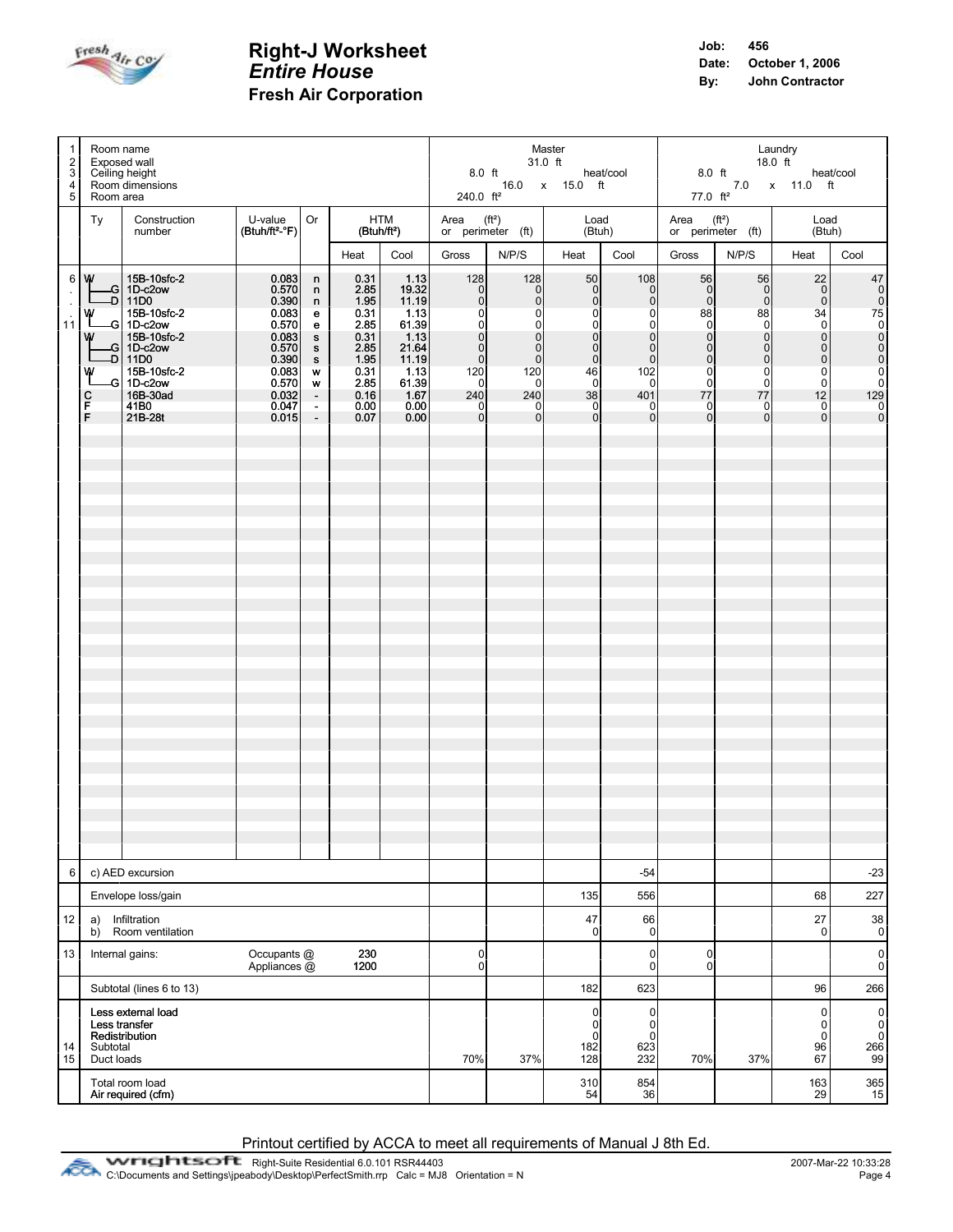

| $\mathbf{1}$<br>$\overline{2}$<br>3<br>4<br>5 | Room name<br>Room area               | Exposed wall<br>Ceiling height<br>Room dimensions                                                                                                                        |                                                                                                                   | Bedroom 2<br>26.0 ft<br>8.0 ft heat/cool<br>12.0 x 14.0 ft<br>168.0 $ft^2$                                         |                                                                                                      |                                                                                                            |                                                                                                                                      | Master Bath<br>16.0 ft<br>8.0 ft heat/c<br>6.0 x 10.0 ft<br>heat/cool<br>60.0 $ft^2$                                             |                                                                                                                                                                |                                                                                                                                                                                 |                                                                                                                                                                                              |                                                                                                                                                                    |                                                                                                                                                                             |                                                                          |
|-----------------------------------------------|--------------------------------------|--------------------------------------------------------------------------------------------------------------------------------------------------------------------------|-------------------------------------------------------------------------------------------------------------------|--------------------------------------------------------------------------------------------------------------------|------------------------------------------------------------------------------------------------------|------------------------------------------------------------------------------------------------------------|--------------------------------------------------------------------------------------------------------------------------------------|----------------------------------------------------------------------------------------------------------------------------------|----------------------------------------------------------------------------------------------------------------------------------------------------------------|---------------------------------------------------------------------------------------------------------------------------------------------------------------------------------|----------------------------------------------------------------------------------------------------------------------------------------------------------------------------------------------|--------------------------------------------------------------------------------------------------------------------------------------------------------------------|-----------------------------------------------------------------------------------------------------------------------------------------------------------------------------|--------------------------------------------------------------------------|
|                                               | Ty                                   | Construction<br>number                                                                                                                                                   | U-value<br>$(Btuh/ft2-oF)$                                                                                        | Or                                                                                                                 |                                                                                                      | HTM<br>(Btuh/ft <sup>2</sup> )                                                                             | Area<br>(f t <sup>2</sup> )<br>or perimeter (ft) $\vert$                                                                             |                                                                                                                                  | Load                                                                                                                                                           | (Btuh)                                                                                                                                                                          | Area $(ft^2)$                                                                                                                                                                                | or perimeter (ft)                                                                                                                                                  | Load<br>(Btuh)                                                                                                                                                              |                                                                          |
|                                               |                                      |                                                                                                                                                                          |                                                                                                                   |                                                                                                                    | Heat                                                                                                 | Cool                                                                                                       | Gross                                                                                                                                | N/P/S                                                                                                                            | Heat                                                                                                                                                           | Cool                                                                                                                                                                            | Gross                                                                                                                                                                                        | N/P/S                                                                                                                                                              | Heat                                                                                                                                                                        | Cool                                                                     |
| $\ddot{\phantom{1}}$<br>$\epsilon$<br>11      | 6   W<br>w<br>w<br>w<br>с<br>F<br>F. | 15B-10sfc-2<br>-G 1D-c2ow<br>-D 11D0<br>15B-10sfc-2<br>-G 1D-c2ow<br>15B-10sfc-2<br>$G$ 1D-c2ow<br>-D   11D0<br>15B-10sfc-2<br>-G 1D-c2ow<br>16B-30ad<br>41B0<br>21B-28t | 0.083<br>0.570<br>0.390<br>0.083<br>0.570<br>0.083<br>0.570<br>0.390<br>0.083<br>0.570<br>0.032<br>0.047<br>0.015 | n<br>n<br>n<br>e<br>e<br>$\mathbf{s}$<br>$\mathbf{s}$<br>s.<br>W<br>w<br>$\mathcal{A}$<br>$\sim$<br>$\blacksquare$ | 0.31<br>2.85<br>1.95<br>0.31<br>2.85<br>0.31<br>2.85<br>1.95<br>0.31<br>2.85<br>0.16<br>0.00<br>0.07 | 1.13<br>19.32<br>11.19<br>1.13<br>61.39<br>1.13<br>21.64<br>11.19<br>1.13<br>61.39<br>1.67<br>0.00<br>0.00 | $\overline{0}$<br> 0 <br> 0 <br>112<br>0l<br>96<br>$\Omega$<br>$\Omega$<br>$\overline{0}$<br>$\Omega$<br>168<br>$\overline{0}$<br> 0 | 0l<br> 0 <br> 0 <br>112<br>-01<br>96<br> 0 <br>$\overline{0}$<br>$\overline{0}$<br>$\Omega$<br>168<br>$\overline{0}$<br>$\Omega$ | $\overline{0}$<br>$\overline{0}$<br> 0 <br>43<br>$\Omega$<br>37<br>$\frac{0}{0}$<br>$\overline{0}$<br>$\overline{0}$<br>27<br>$\overline{0}$<br>$\overline{0}$ | $\overline{0}$<br>$\mathbf 0$<br>$\mathbf 0$<br>95<br>$\overline{0}$<br>81<br>$\overline{0}$<br>$\pmb{0}$<br>$\mathbf 0$<br>$\Omega$<br>281<br>$\overline{0}$<br>$\overline{0}$ | $\overline{0}$<br>$\overline{0}$<br>$\overline{0}$<br>$\overline{0}$<br>$\overline{0}$<br>48<br>$\overline{0}$<br>$\overline{0}$<br>80<br>$\overline{0}$<br>60<br>$\Omega$<br>$\overline{0}$ | $\overline{0}$<br>$\overline{0}$<br>$\overline{0}$<br>$\Omega$<br>$\Omega$<br>48<br>$\overline{0}$<br>$\Omega$<br>80<br><sup>0</sup><br>60<br>$\Omega$<br>$\Omega$ | $\overline{0}$<br>$\begin{bmatrix} 0 \\ 0 \end{bmatrix}$<br>$\overline{0}$<br>0<br>19<br>$\overline{0}$<br>$\overline{0}$<br>31<br>$\mathbf 0$<br>10<br>0<br>$\overline{0}$ | 0000.<br>41<br>$\frac{1}{100}$<br>$\begin{bmatrix} 0 \\ 0 \end{bmatrix}$ |
| 6                                             |                                      | c) AED excursion                                                                                                                                                         |                                                                                                                   |                                                                                                                    |                                                                                                      |                                                                                                            |                                                                                                                                      |                                                                                                                                  |                                                                                                                                                                | $-41$                                                                                                                                                                           |                                                                                                                                                                                              |                                                                                                                                                                    |                                                                                                                                                                             | $-20$                                                                    |
|                                               |                                      | Envelope loss/gain                                                                                                                                                       |                                                                                                                   |                                                                                                                    |                                                                                                      |                                                                                                            |                                                                                                                                      |                                                                                                                                  | 107                                                                                                                                                            | 416                                                                                                                                                                             |                                                                                                                                                                                              |                                                                                                                                                                    | 59                                                                                                                                                                          | 189                                                                      |
| 12                                            | a)<br>b)                             | Infiltration<br>Room ventilation                                                                                                                                         |                                                                                                                   |                                                                                                                    |                                                                                                      |                                                                                                            |                                                                                                                                      |                                                                                                                                  | 40<br>0                                                                                                                                                        | 55<br>$\mathbf 0$                                                                                                                                                               |                                                                                                                                                                                              |                                                                                                                                                                    | 24<br>$\mathbf 0$                                                                                                                                                           | 34<br>$\pmb{0}$                                                          |
| 13                                            |                                      | Internal gains:                                                                                                                                                          | Occupants @<br>Appliances @                                                                                       |                                                                                                                    | 230<br>1200                                                                                          |                                                                                                            | $\overline{0}$<br>$\overline{0}$                                                                                                     |                                                                                                                                  |                                                                                                                                                                | 0<br>$\pmb{0}$                                                                                                                                                                  | $\mathbf 0$<br>$\mathbf{0}$                                                                                                                                                                  |                                                                                                                                                                    |                                                                                                                                                                             | $\pmb{0}$<br>0                                                           |
|                                               |                                      | Subtotal (lines 6 to 13)                                                                                                                                                 |                                                                                                                   |                                                                                                                    |                                                                                                      |                                                                                                            |                                                                                                                                      |                                                                                                                                  | 147                                                                                                                                                            | 471                                                                                                                                                                             |                                                                                                                                                                                              |                                                                                                                                                                    | 84                                                                                                                                                                          | 223                                                                      |
| 14<br>15                                      | Subtotal<br>Duct loads               | Less external load<br>Less transfer<br>Redistribution                                                                                                                    |                                                                                                                   |                                                                                                                    |                                                                                                      |                                                                                                            | 70%                                                                                                                                  | 37%                                                                                                                              | $\overline{0}$<br>0<br>$\mathbf 0$<br>147<br>104                                                                                                               | 0<br>$\pmb{0}$<br>$\mathbf 0$<br>471<br>175                                                                                                                                     | 70%                                                                                                                                                                                          | 37%                                                                                                                                                                | $\pmb{0}$<br>$\pmb{0}$<br>$\pmb{0}$<br>84<br>59                                                                                                                             | $\pmb{0}$<br>$\pmb{0}$<br>$\pmb{0}$<br>223<br>83                         |
|                                               |                                      | Total room load<br>Air required (cfm)                                                                                                                                    |                                                                                                                   |                                                                                                                    |                                                                                                      |                                                                                                            |                                                                                                                                      |                                                                                                                                  | 251<br>44                                                                                                                                                      | 646<br>27                                                                                                                                                                       |                                                                                                                                                                                              |                                                                                                                                                                    | 142<br>25                                                                                                                                                                   | $\begin{array}{c} 306 \\ 13 \end{array}$                                 |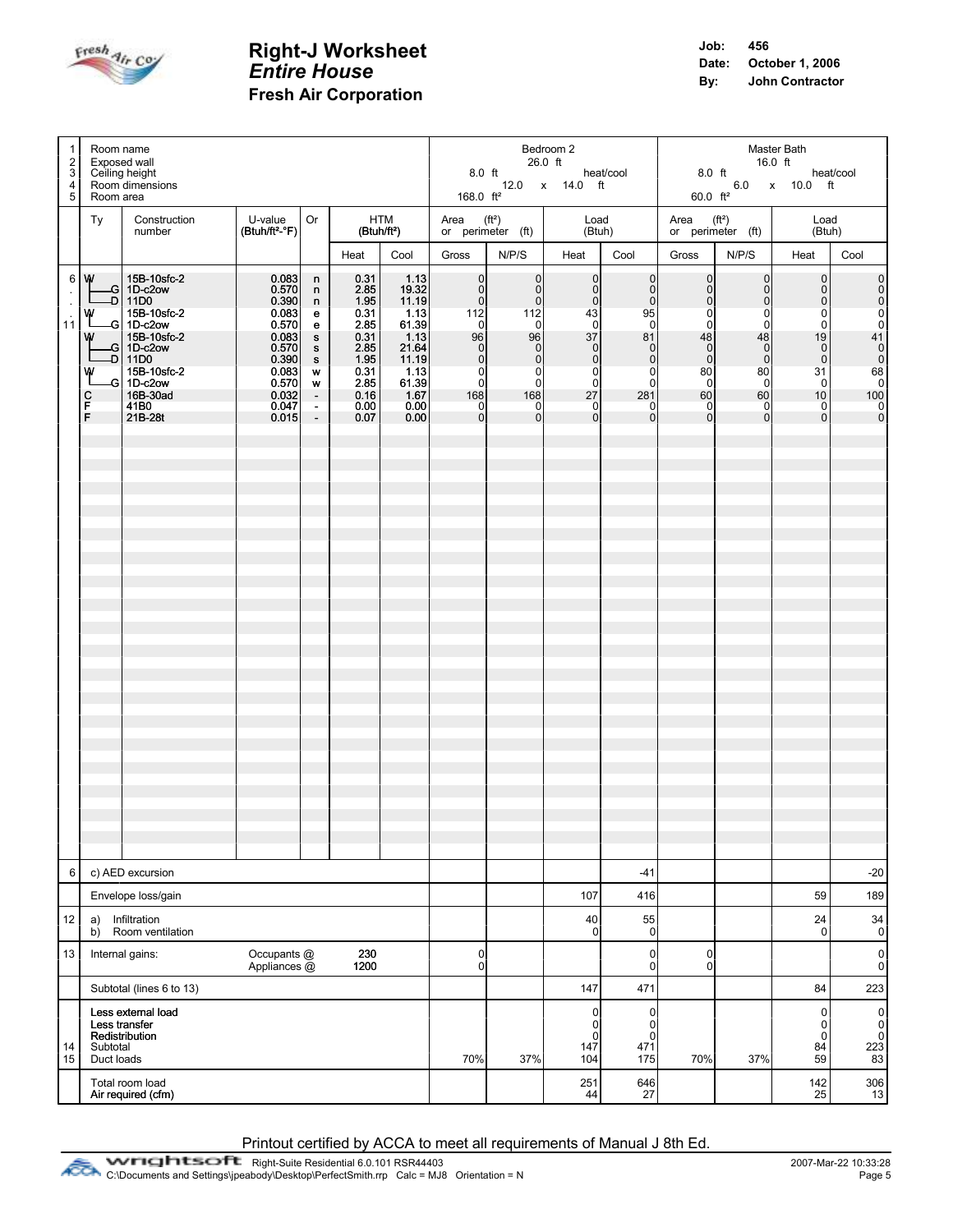

| $\overline{1}$<br>2<br>3 <br>4<br>5 <sup>1</sup>         | Room name<br>Exposed wall<br>Ceiling height<br>Room dimensions                                                                                                                                                      |                                                                                                                   | Office<br>$10.0$ ft<br>8.0 ft    beat/cool    excess    beat/cool    excess    beat/cool    excess    beat/cool<br>10.0 x 10.0 ft                                                               |                                                                                                            |                                                                                                            |                                                                                                                                                       | Room28<br>19.0 ft<br>$1.0 \times 230.0 \text{ ft}$<br>230.0 ft <sup>2</sup>                                                                                                                    |                                                                                                                                                                                                  |                                                                                                                                                                                         |                                                                                                                                                          |                                                                                                                                                                       |                                                                                                                                   |  |
|----------------------------------------------------------|---------------------------------------------------------------------------------------------------------------------------------------------------------------------------------------------------------------------|-------------------------------------------------------------------------------------------------------------------|-------------------------------------------------------------------------------------------------------------------------------------------------------------------------------------------------|------------------------------------------------------------------------------------------------------------|------------------------------------------------------------------------------------------------------------|-------------------------------------------------------------------------------------------------------------------------------------------------------|------------------------------------------------------------------------------------------------------------------------------------------------------------------------------------------------|--------------------------------------------------------------------------------------------------------------------------------------------------------------------------------------------------|-----------------------------------------------------------------------------------------------------------------------------------------------------------------------------------------|----------------------------------------------------------------------------------------------------------------------------------------------------------|-----------------------------------------------------------------------------------------------------------------------------------------------------------------------|-----------------------------------------------------------------------------------------------------------------------------------|--|
|                                                          | Room area<br>Construction<br>Ty                                                                                                                                                                                     | 100.0 $ft^2$<br>Area $(ft^2)$<br>Load                                                                             |                                                                                                                                                                                                 |                                                                                                            |                                                                                                            | Area (ft <sup>2</sup> )<br>Load                                                                                                                       |                                                                                                                                                                                                |                                                                                                                                                                                                  |                                                                                                                                                                                         |                                                                                                                                                          |                                                                                                                                                                       |                                                                                                                                   |  |
|                                                          | number                                                                                                                                                                                                              | U-value<br>$(Btuh/ft2-oF)$                                                                                        | Or                                                                                                                                                                                              | HTM<br>(Btuh/ft <sup>2</sup> )                                                                             |                                                                                                            | or perimeter $(ft)$                                                                                                                                   |                                                                                                                                                                                                | (Btuh)                                                                                                                                                                                           |                                                                                                                                                                                         | or perimeter $(ft)$                                                                                                                                      |                                                                                                                                                                       | (Btuh)                                                                                                                            |  |
|                                                          |                                                                                                                                                                                                                     |                                                                                                                   | Heat                                                                                                                                                                                            | Cool                                                                                                       | Gross                                                                                                      | N/P/S                                                                                                                                                 | Heat                                                                                                                                                                                           | Cool                                                                                                                                                                                             | Gross                                                                                                                                                                                   | N/P/S                                                                                                                                                    | Heat                                                                                                                                                                  | Cool                                                                                                                              |  |
| $\mathbb{Z}^2$<br>$\bar{\mathcal{A}}$<br>$\overline{11}$ | 6   W<br>15B-10sfc-2<br>$-G$ 1D-c2ow<br>$-D$ 11D0<br>15B-10sfc-2<br>w<br>-G 1D-c2ow<br>15B-10sfc-2<br>W<br>$-G$ 1D-c2ow<br>-D 11D0<br>15B-10sfc-2<br>w<br>-G 1D-c2ow<br>16B-30ad<br>с<br>F<br>41B0<br>F.<br>21B-28t | 0.083<br>0.570<br>0.390<br>0.083<br>0.570<br>0.083<br>0.570<br>0.390<br>0.083<br>0.570<br>0.032<br>0.047<br>0.015 | 0.31<br>n<br>2.85<br>n<br>1.95<br>n<br>0.31<br>e<br>2.85<br>e<br>0.31<br>$\mathbf{s}$<br>2.85<br>s<br>1.95<br>S<br>0.31<br>W<br>2.85<br>W<br>0.16<br>$\sim$<br>0.00<br>$\sim$<br>$\sim$<br>0.07 | 1.13<br>19.32<br>11.19<br>1.13<br>61.39<br>1.13<br>21.64<br>11.19<br>1.13<br>61.39<br>1.67<br>0.00<br>0.00 | 0l<br> 0 <br>0l<br>$\Omega$<br>0l<br>80<br>0l<br>$\Omega$<br>$\overline{0}$<br>0l<br>100<br>$\Omega$<br> 0 | 0 <br> 0 <br>$\overline{0}$<br>$\Omega$<br>$\overline{0}$<br>80<br> 0 <br>$\overline{0}$<br>$\overline{0}$<br>$\overline{0}$<br>100<br>0I<br>$\Omega$ | $\overline{0}$<br>$\overline{0}$<br>$\overline{0}$<br>$\mathbf 0$<br>$\overline{0}$<br>31<br>$\overline{0}$<br>$\overline{0}$<br>$\overline{0}$<br>$\overline{0}$<br>16<br>0<br>$\overline{0}$ | $\mathbf 0$<br>$\overline{0}$<br>$\mathbf 0$<br>$\mathbf 0$<br>$\overline{0}$<br>68<br>$\mathbf 0$<br>$\mathbf 0$<br>$\overline{0}$<br>$\overline{0}$<br>167<br>$\overline{0}$<br>$\overline{0}$ | 96<br>$\overline{0}$<br>$\overline{0}$<br>$\overline{0}$<br>$\overline{0}$<br>56<br>$\overline{0}$<br>$\overline{0}$<br>$\overline{0}$<br>$\overline{0}$<br>230<br>$\Omega$<br>$\Omega$ | 96<br>$\overline{0}$<br>$\overline{0}$<br>$\Omega$<br>$\Omega$<br>56<br>$\overline{0}$<br>$\overline{0}$<br>$\Omega$<br>$\Omega$<br>230<br>0<br>$\Omega$ | 37<br> 0 <br> 0 <br>$\overline{0}$<br>$\overline{0}$<br>22<br>$\overline{0}$<br>$\overline{\phantom{0}}$<br>$\pmb{0}$<br>$\overline{0}$<br>37<br>$\overline{0}$<br> 0 | 81<br> 0 <br> 0 <br>$\begin{matrix}0\\0\\0\\47\end{matrix}$<br>$\begin{array}{c}\n 1 \\  0 \\  0 \\  0 \\  0\n \end{array}$<br> 0 |  |
| 6                                                        | c) AED excursion                                                                                                                                                                                                    |                                                                                                                   |                                                                                                                                                                                                 |                                                                                                            | $-21$                                                                                                      |                                                                                                                                                       |                                                                                                                                                                                                |                                                                                                                                                                                                  | -44                                                                                                                                                                                     |                                                                                                                                                          |                                                                                                                                                                       |                                                                                                                                   |  |
| 12                                                       | Envelope loss/gain<br>Infiltration<br>a)                                                                                                                                                                            |                                                                                                                   |                                                                                                                                                                                                 | 47<br>15                                                                                                   | 214<br>21                                                                                                  |                                                                                                                                                       |                                                                                                                                                                                                | 96<br>29                                                                                                                                                                                         | 468<br>41                                                                                                                                                                               |                                                                                                                                                          |                                                                                                                                                                       |                                                                                                                                   |  |
|                                                          | Room ventilation<br>b)                                                                                                                                                                                              |                                                                                                                   |                                                                                                                                                                                                 | $\Omega$                                                                                                   | $\pmb{0}$                                                                                                  |                                                                                                                                                       |                                                                                                                                                                                                | 0                                                                                                                                                                                                | $\pmb{0}$                                                                                                                                                                               |                                                                                                                                                          |                                                                                                                                                                       |                                                                                                                                   |  |
| 13                                                       | Internal gains:                                                                                                                                                                                                     | $\Omega$<br>$\overline{0}$                                                                                        |                                                                                                                                                                                                 |                                                                                                            | 0<br>$\overline{0}$                                                                                        | 0<br>$\mathbf 0$                                                                                                                                      |                                                                                                                                                                                                |                                                                                                                                                                                                  | $\pmb{0}$<br>$\mathbf{0}$                                                                                                                                                               |                                                                                                                                                          |                                                                                                                                                                       |                                                                                                                                   |  |
|                                                          | Subtotal (lines 6 to 13)                                                                                                                                                                                            |                                                                                                                   |                                                                                                                                                                                                 | 62                                                                                                         | 236                                                                                                        |                                                                                                                                                       |                                                                                                                                                                                                | 125                                                                                                                                                                                              | 509                                                                                                                                                                                     |                                                                                                                                                          |                                                                                                                                                                       |                                                                                                                                   |  |
| 14<br>15                                                 | Less external load<br>Less transfer<br>Redistribution<br>Subtotal<br>Duct loads                                                                                                                                     | 70%                                                                                                               | 37%                                                                                                                                                                                             | $\overline{0}$<br>$\overline{0}$<br>$\Omega$<br>62<br>44                                                   | 0<br>0<br>$\mathbf 0$<br>236<br>88                                                                         | 70%                                                                                                                                                   | 37%                                                                                                                                                                                            | $\pmb{0}$<br>$\pmb{0}$<br>$\mathbf 0$<br>125<br>88                                                                                                                                               | $\sigma$<br>$\pmb{0}$<br>$\pmb{0}$<br>509<br>189                                                                                                                                        |                                                                                                                                                          |                                                                                                                                                                       |                                                                                                                                   |  |
|                                                          | Total room load<br>Air required (cfm)                                                                                                                                                                               |                                                                                                                   |                                                                                                                                                                                                 |                                                                                                            |                                                                                                            |                                                                                                                                                       | 106<br>19                                                                                                                                                                                      | 323<br>14                                                                                                                                                                                        |                                                                                                                                                                                         |                                                                                                                                                          | 212<br>37                                                                                                                                                             | $\begin{array}{c} 698 \\ 29 \end{array}$                                                                                          |  |